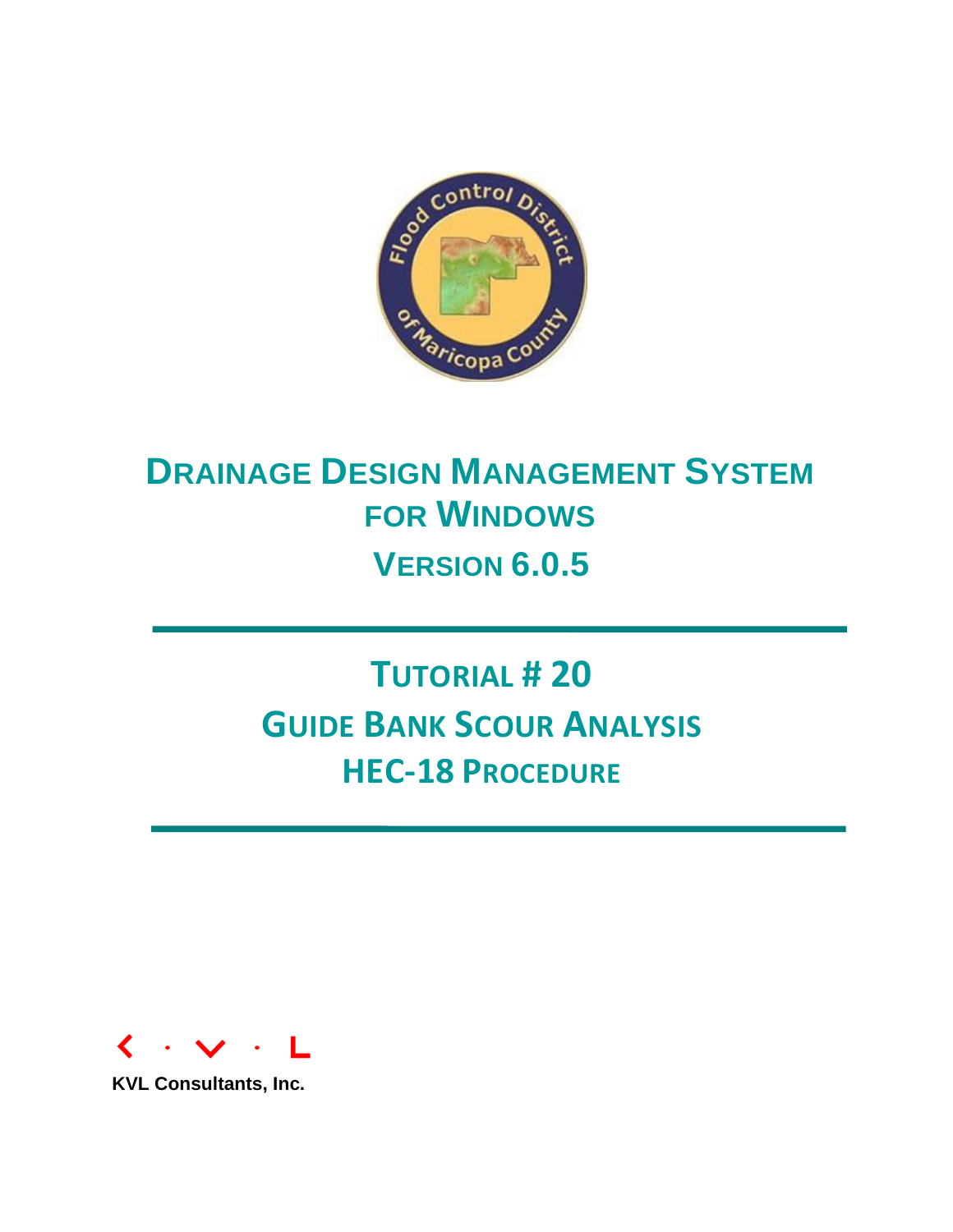## **GUIDE BANK SCOUR ANALYSIS [HEC-18 PROCEDURE]**

## **TABLE OF CONTENTS**

| No. | <b>Section</b> | Page |
|-----|----------------|------|
|     |                |      |

| 1.0 |                  |                                                                    |  |
|-----|------------------|--------------------------------------------------------------------|--|
| 2.0 |                  |                                                                    |  |
|     | 2.1              |                                                                    |  |
|     | $2.2^{\circ}$    |                                                                    |  |
|     | 2.3              |                                                                    |  |
|     | $2.4^{\circ}$    |                                                                    |  |
| 3.0 |                  |                                                                    |  |
|     | 3.1              |                                                                    |  |
|     | 3.2              |                                                                    |  |
|     | $3.3\phantom{0}$ | Step 3 - Calculate the Guide Bank Scour - Grain Size Equation 16   |  |
|     | $3.4^{\circ}$    | Step 4 - Calculate the Guide Bank Scour - Shear Stress Equation 18 |  |
|     | 3.5              |                                                                    |  |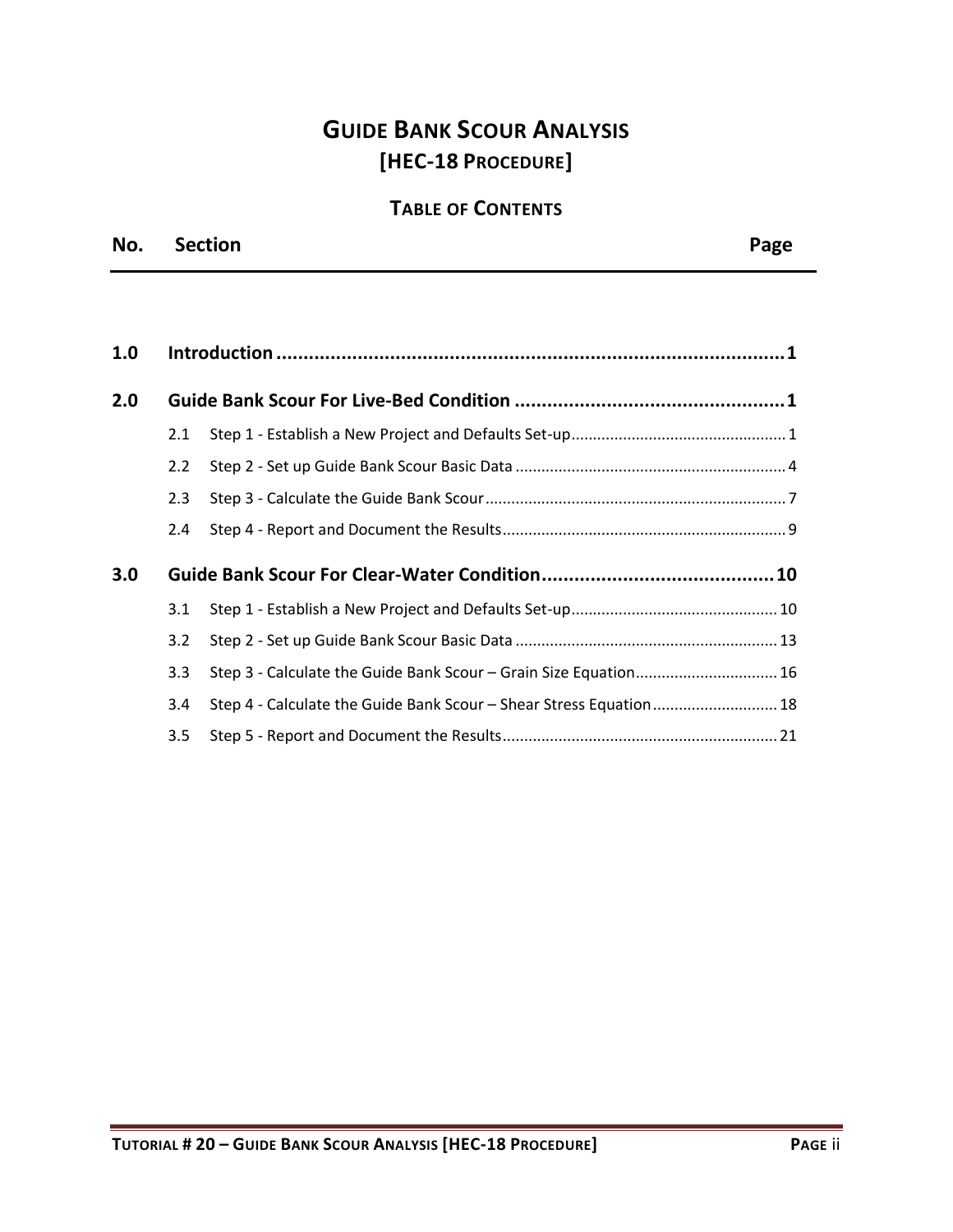## **GUIDE BANK SCOUR ANALYSIS [HEC-18 PROCEDURE] DATE UPDATED: APRIL 20, 2022 TUTORIAL TIME: 40 MINUTES**

## <span id="page-2-0"></span>**1.0 INTRODUCTION**

Based on the ratio between the embankment projected length (*L*) and floodplain width (*Bf*), guide bank scour can be computed based on two conditions: **Live-Bed Condition** and **Clear-Water Condition**. If the ratio (*L/Bf*) is greater than or equal to 0.75, the live-bed condition equations will be used. Conversely, if the ratio (*L/Bf*) is less than 0.75, the clearwater condition equations will be used. The guide bank scour procedure is similar to the abutment scour procedure under *'Spill-Through'*.

#### <span id="page-2-1"></span>**2.0 GUIDE BANK SCOUR FOR LIVE-BED CONDITION**

If the *L/B<sup>f</sup>* ratio is greater than or equal 0.75, the live-bed guide bank scour equations should be used to compute the local scour. The **Live-Bed Condition** is also referred as **Condition A** in the HEC-18 Manual of the Federal Highway Administration (2012).

The following sets of data are used for evaluating the guide bank scour under the live-bed condition.

❖ Embankment and Floodplain Data:

|  | Projected length of embankment, L (ft): | 85.00 |
|--|-----------------------------------------|-------|
|--|-----------------------------------------|-------|

• Width of floodplain, *B<sup>f</sup>* (ft): *100.00*

❖ Hydraulic Data:

| • Upstream flow depth, $y_1$ (ft):                                   | 10.00 |
|----------------------------------------------------------------------|-------|
| • Unit discharge at upstream floodplain, $q_1$ (ft <sup>2</sup> /s): | 57.00 |

- Unit discharge at constricted opening,  $q_{2c}$  (ft<sup>2</sup>/s): /s): *78.60*
- Flow depth prior to scour, *Y<sup>o</sup>* (ft): *9.50*

The analysis procedure for evaluating guide bank scour for live-bed condition is summarized as follows:

- ❖ Step 1: Establish a New River Mechanics Project and Defaults Set-up
- ❖ Step 2: Set up Guide Bank Scour Basic Data
- ❖ Step 3: Calculate Guide Bank Scour
- ❖ Step 4: Report and Document the results

#### <span id="page-2-2"></span>**2.1 Step 1 - Establish a New Project and Defaults Set-up**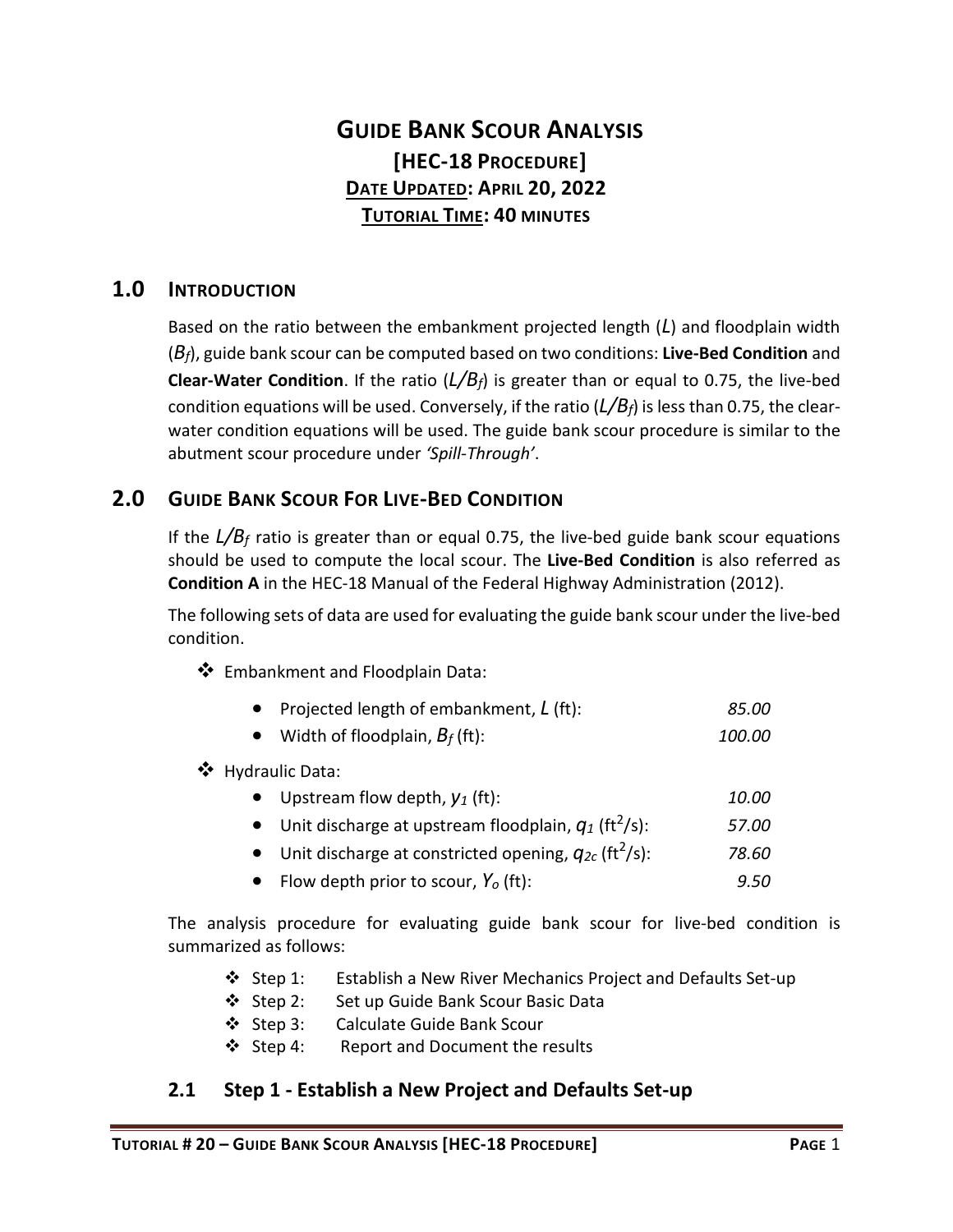(a) Start **DDMSW**. Click the *OK* button to accept the software disclaimer as shown below.



After **DDMSW** is launched, the **SELECT PROJECT** form is automatically opened as shown in the following figure.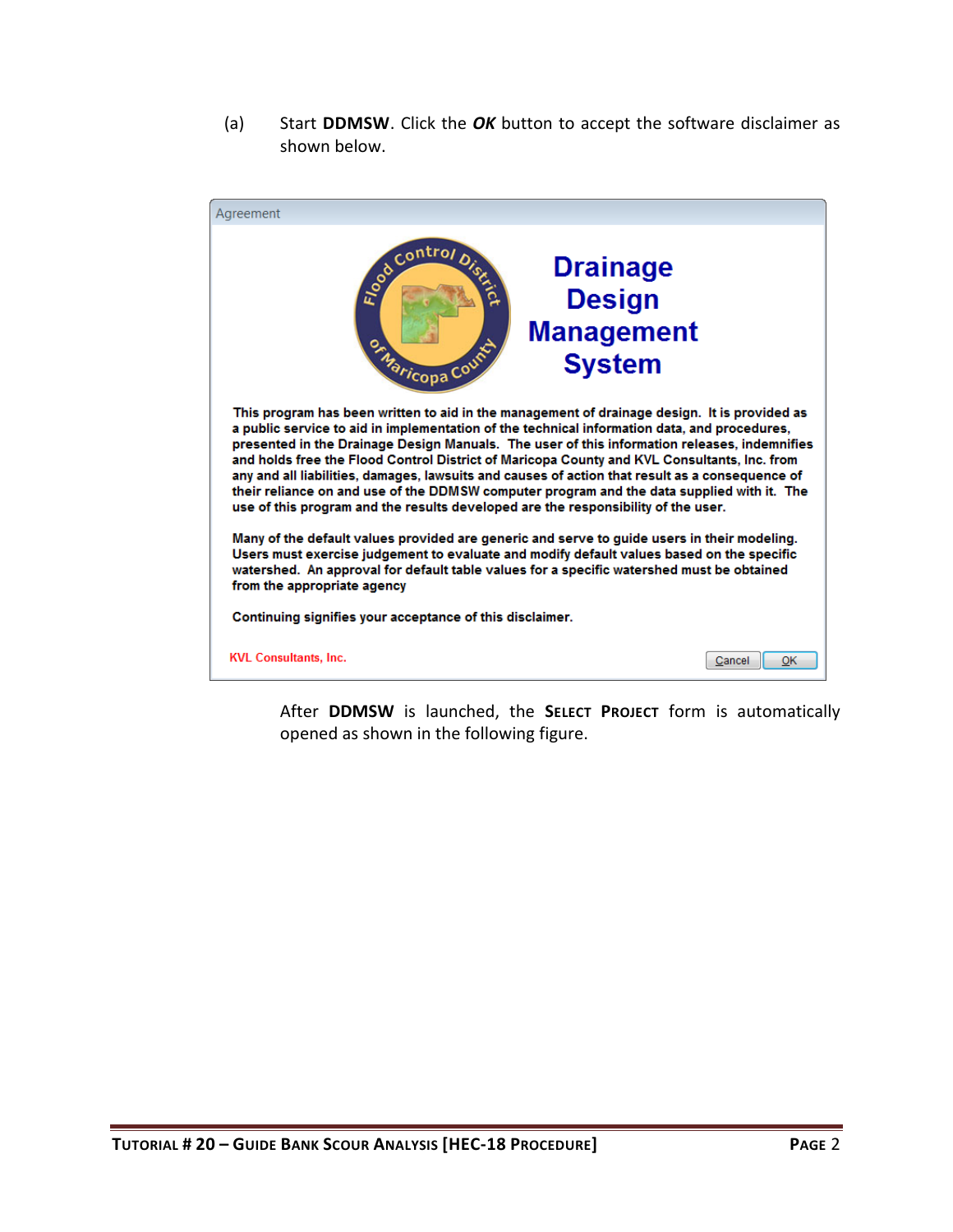| Selet Project                   |       |                                       |                                                 |  |  |  |  |  |
|---------------------------------|-------|---------------------------------------|-------------------------------------------------|--|--|--|--|--|
| List                            |       | <b>Details</b>                        | Default Table Versions                          |  |  |  |  |  |
| <b>River Mechanics</b><br>Group |       | ₽                                     |                                                 |  |  |  |  |  |
| Project Group $\triangle$       | ID    | <b>Reference</b>                      | Title<br>۸                                      |  |  |  |  |  |
| <b>River Mechanics</b>          | 00110 | <b>RIPRAPSIZINGFCD</b>                | River Mechanics Example - Riprap Sizing         |  |  |  |  |  |
| <b>River Mechanics</b>          | 00081 | <b>SCOURTUTORIAL</b>                  | <b>River Mechanics Example</b>                  |  |  |  |  |  |
| <b>River Mechanics</b>          | 00108 | <b>SEDIMENTYIELDFCD</b>               | River Mechanics Example - Sediment Yield        |  |  |  |  |  |
| <b>River Mechanics</b>          | 00125 | <b>SEDMODELS</b>                      | Import Sediment Transport Model Long Term Scour |  |  |  |  |  |
| <b>River Mechanics</b>          | 00136 | <b>T15 LAUNCHABLERR</b>               | Tutorial #15 - Launchable Riprap Analysis       |  |  |  |  |  |
| <b>River Mechanics</b>          | 00141 | V605_ABUTMENT_NCHRP1                  | Abutment Scour using HEC-18 NCHRP Procedure     |  |  |  |  |  |
| <b>River Mechanics</b>          | 00142 | <b>605 ABUTMENT_NCHRP2</b>            | Abutment Scour using HEC-18 NCHRP Procedure     |  |  |  |  |  |
| <b>Street Drainage</b>          | 00105 | KVLEXAMPLE12                          | Street Drainage Example                         |  |  |  |  |  |
| <b>Street Drainage</b>          | 00101 | KVLEXAMPLE8                           | <b>Street Drainage Examples</b>                 |  |  |  |  |  |
|                                 |       |                                       |                                                 |  |  |  |  |  |
|                                 |       |                                       |                                                 |  |  |  |  |  |
|                                 |       |                                       |                                                 |  |  |  |  |  |
|                                 |       |                                       |                                                 |  |  |  |  |  |
|                                 |       |                                       |                                                 |  |  |  |  |  |
|                                 |       |                                       |                                                 |  |  |  |  |  |
|                                 |       |                                       |                                                 |  |  |  |  |  |
| $\,<\,$                         |       |                                       | ⋗                                               |  |  |  |  |  |
|                                 |       |                                       |                                                 |  |  |  |  |  |
| Modification Date 03/30/2022    |       | ia.<br><b>Update Project Defaults</b> | <b>Olnfo</b><br>Print<br>Add<br>OK<br>Delete    |  |  |  |  |  |

- (b) Click the *Add* button on the **SELECT PROJECT** form to start a new project. (Alternatively, *File* ➔ *New Project*).
- (c) Check the *River Mechanics* checkbox, then click the *OK* button to exit the **NEW PROJECT OPTIONS** dialog box.
- (d) On the **SELECT PROJECT** form, enter '*V605\_GUIDEBANK\_NCHRP'* into the *Reference* textbox. This is the name of the new project. Users can choose any name for the *Reference* textbox as long as it does not already exist in the current **DDMSW** project database.
- (e) Type into the *Title* textbox a brief descriptive title forthis project *(Optional) (e.g., 'Guide Bank Scour using HEC-18 NCHRP Procedure').*
- (f) Type into the *Location* textbox the location of this project *(Optional) (e.g., 'Maricopa County, Arizona')*
- (g) Type into the *Agency* textbox the agency or company name *(Optional) (e.g., 'Flood Control District of Maricopa County').*
- (h) Check the *River Mechanics Only* checkbox.
- (i) Type a detailed description of this project into the comment area under the *Project Reference* frame *(Optional) (e.g., 'This is a tutorial project for evaluating Guide Bank Scour using HEC-18 NCHRP Procedure').*
- (j) Set the *Modification Date* using today's date by clicking on the Calendar icon.
- (k) Click the *Save* button to save the entered data.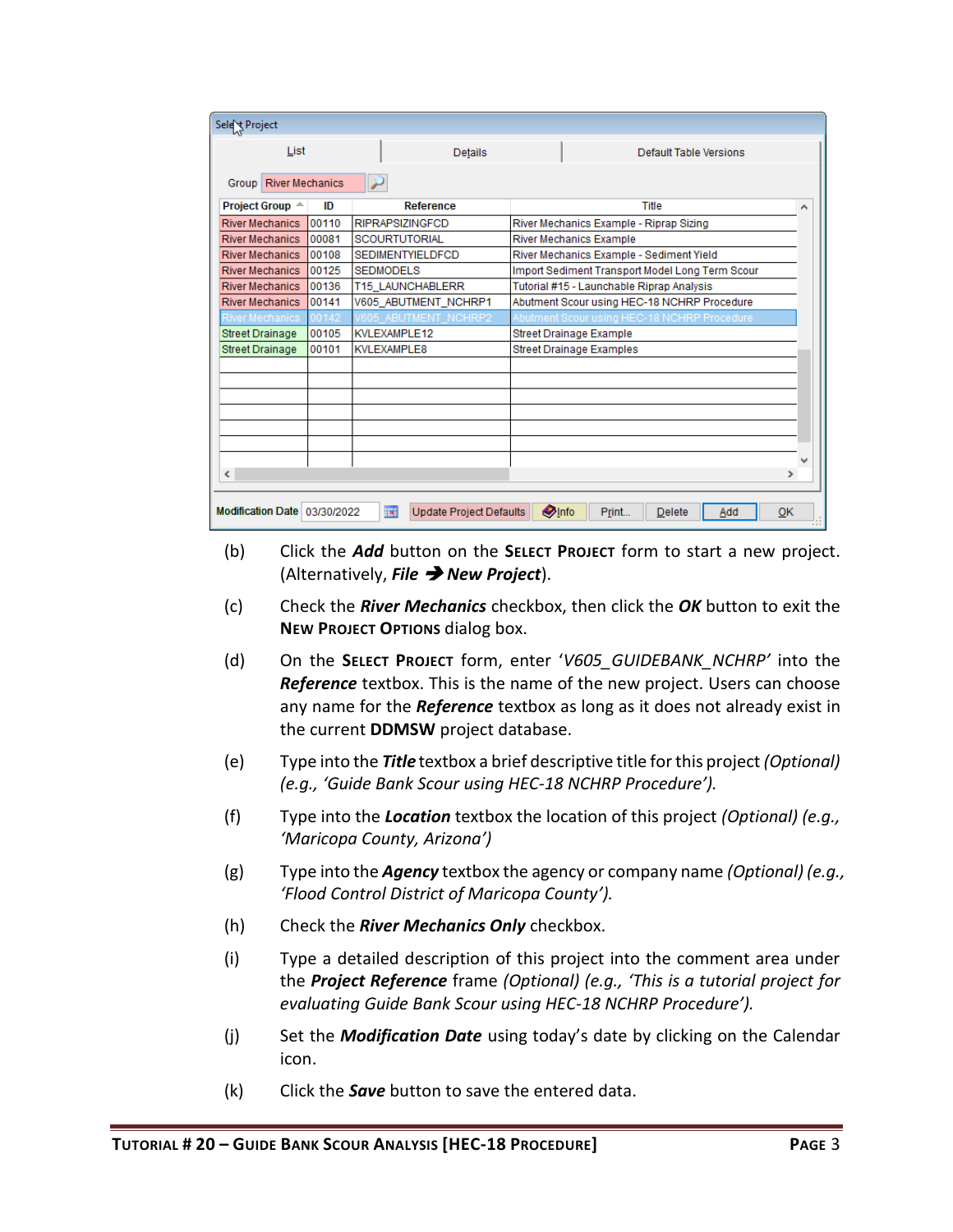| (1) | Click the OK button on the SELECT PROJECT form to exit. |
|-----|---------------------------------------------------------|
|-----|---------------------------------------------------------|

| Select Project          |                                                                            |     |                                                                       |              | な                       |                               |           |  |
|-------------------------|----------------------------------------------------------------------------|-----|-----------------------------------------------------------------------|--------------|-------------------------|-------------------------------|-----------|--|
|                         | List                                                                       |     | Details                                                               |              |                         | <b>Default Table Versions</b> |           |  |
|                         | <b>Project Reference</b>                                                   |     |                                                                       |              | <b>Project Defaults</b> |                               |           |  |
| Project ID              | 00143                                                                      |     | Reference V605_GUIDEBANK_NCHRP                                        |              |                         |                               |           |  |
| Title                   |                                                                            |     | Guide Bank Scour using HEC-18 NCHRP Procedure                         |              |                         | Soils FCDMC                   |           |  |
| Location                | Maricopa County, Arizona                                                   |     |                                                                       |              | Land Use FCDMC          |                               | ۷         |  |
|                         | Agency   Flood Control District of Maricopa County                         |     |                                                                       |              |                         |                               |           |  |
|                         | Hydrology and Hydraulics Only<br>$\sqrt{\phantom{a}}$ River Mechanics Only |     |                                                                       |              |                         |                               |           |  |
| <b>NCHRP Procedure.</b> |                                                                            |     | This is a tutorial project for evaluating Abutment Scour using HEC-18 | ۸            |                         |                               |           |  |
|                         |                                                                            |     |                                                                       |              |                         |                               |           |  |
|                         | Modification Date 03/31/2022                                               | ia. | Update Project Defaults                                               | <b>Olnfo</b> | Print<br><b>Delete</b>  | Add                           | <b>OK</b> |  |

**Note:** The *Project ID* "*00143"* in the above figure is the unique database record identifier for the project, which is automatically generated by the program. Each time a new project is created, a *Project ID* is assigned by the program. The *Project ID* assigned to your project will not necessary be the same as the *Project ID* shown in the above figure.

#### <span id="page-5-0"></span>**2.2 Step 2 - Set up Guide Bank Scour Basic Data**

(a) From the menu bar of main application window, click **River Mechanics** ➔ **Scour**, to open the **TOTAL SCOUR** form.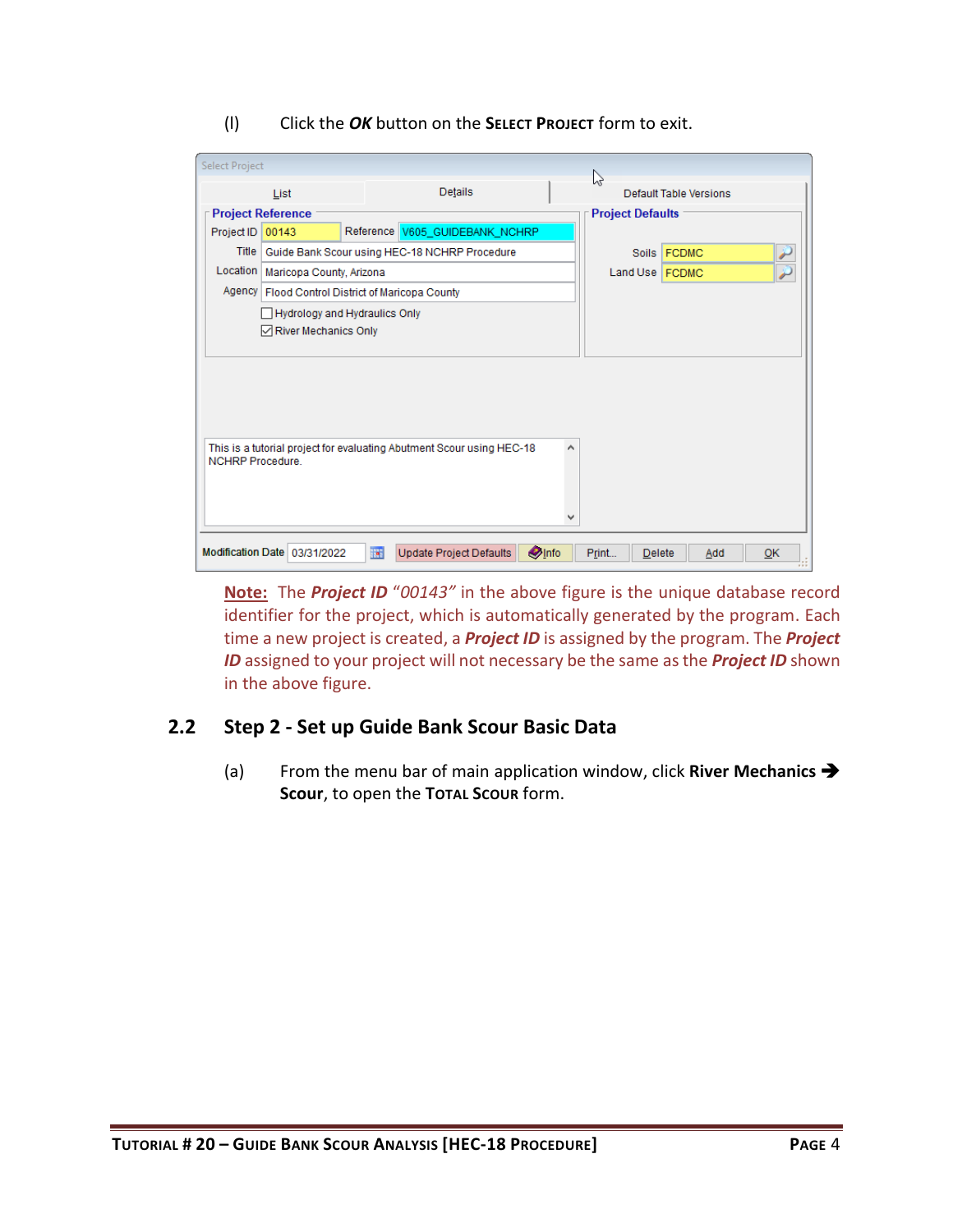|              | Flood Control District of Maricopa County Version: 6.0.5 - V605_GUIDEBANK_NCHRP<br>▣                                                                                        |
|--------------|-----------------------------------------------------------------------------------------------------------------------------------------------------------------------------|
| Edit<br>File | River Mechanics Project Defaults Help                                                                                                                                       |
|              | Scour<br>Thalweg Elevation Comparison<br>Riprap<br>Launchable Riprap<br><b>Lateral Erosion</b><br>Sediment Yield<br>▶<br>Cross Section Hydraulics<br>Cross Section Geometry |
|              | Import Cross Sections from Another Project<br>Import Cross Sections from a CSV File<br>Manning's Calculator                                                                 |
| Model scour  |                                                                                                                                                                             |

(b) On the **TOTAL SCOUR** form, click the *Add* button at the bottom of the form to activate the necessary data entry fields.

| Total Scour - MB: 01 - ID:<br>B |                            |                    |                      |                |                  |               |                          |                |  |
|---------------------------------|----------------------------|--------------------|----------------------|----------------|------------------|---------------|--------------------------|----------------|--|
| $\underline{\mathsf{List}}$     | Long Term<br>Total         | General            | $L\underline{o}$ cal | Bedform        |                  | Low Flow      |                          | Pier Influence |  |
|                                 |                            |                    |                      |                |                  |               |                          |                |  |
| ID<br>$\Delta$                  | <b>Cross Section</b><br>ID | Long Term<br>Scour | General<br>Scour     | Local<br>Scour | Bedform<br>Scour | Bend<br>Scour | <b>Low Flow</b><br>Scour | Total<br>Scour |  |
|                                 |                            |                    |                      |                |                  |               |                          |                |  |
|                                 |                            |                    |                      |                |                  |               |                          |                |  |
|                                 |                            |                    |                      |                |                  |               |                          |                |  |
|                                 |                            |                    |                      |                |                  |               |                          |                |  |
|                                 |                            |                    |                      |                |                  |               |                          |                |  |
|                                 |                            |                    |                      |                |                  |               |                          |                |  |
|                                 |                            |                    |                      |                |                  |               |                          |                |  |
|                                 |                            |                    |                      |                |                  |               |                          |                |  |
|                                 |                            |                    |                      |                |                  |               |                          |                |  |
|                                 |                            |                    |                      |                |                  |               |                          |                |  |
|                                 |                            |                    |                      |                |                  |               |                          |                |  |
|                                 |                            |                    |                      |                |                  |               |                          |                |  |
| $\,$ $\,$                       |                            |                    |                      |                |                  |               |                          |                |  |
|                                 |                            |                    |                      |                |                  |               |                          |                |  |
|                                 | $\bigcirc$ Help            | $\Diamond$ Info    | Print                | Delete         | Add              | <b>MB</b>     | Update                   | QK             |  |

- (c) Type "*GUIDE01*" into the *ID* textbox (this *ID* is for Guide Bank No.1).
- (d) Check the *Local* checkbox only.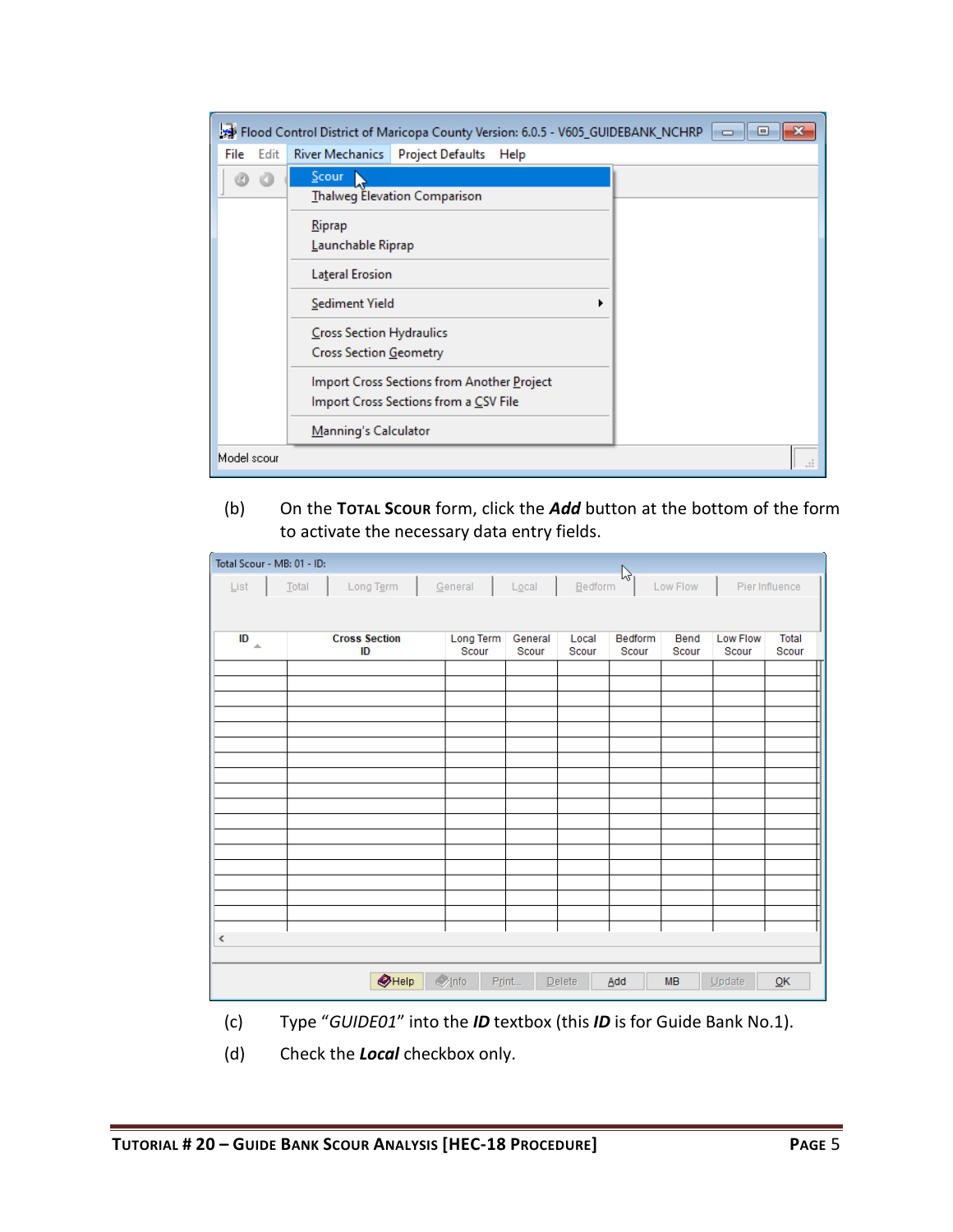|      | Total Scour - MB: 01 - ID: -- Add |              |          |                 |        | ß       |          |                |
|------|-----------------------------------|--------------|----------|-----------------|--------|---------|----------|----------------|
| List | Total                             | Long Term    |          | General         | Local  | Bedform | Low Flow | Pier Influence |
| ID   | Major Basin ID 01<br>ID           | ₽<br>GUIDE01 |          |                 |        |         |          |                |
|      | <b>Scour Depth</b>                |              |          | Custom          |        |         |          |                |
|      |                                   | Include Calc | FS Value | Calc FS         | Method |         |          |                |
|      | Long Term $\Box$<br>General n     |              |          |                 |        |         |          |                |
|      | Local $\boxed{\smile}$            |              | 1.3      | □<br>П          |        |         |          | $\overline{r}$ |
|      | Bedform $\Box$                    |              |          |                 |        |         |          |                |
|      | Low Flow I                        |              |          |                 |        |         |          |                |
|      | Headcut <sup>[1]</sup>            |              |          |                 |        |         |          |                |
|      | Tailcut $\Box$                    |              |          |                 |        |         |          | ۸              |
|      | Total (ft)                        |              |          |                 |        |         |          |                |
|      | Pier Influence                    |              |          |                 |        |         |          |                |
|      |                                   |              |          |                 |        |         |          | v              |
|      |                                   |              |          |                 |        |         |          |                |
|      |                                   |              | Save     | Print<br>Cancel | Delete | Add     | MB       | Update<br>QK   |

(e) Click the browse button in the *Method* column across the *Local* checkbox to access and select specific local scour method for the project.

| <b>Piers</b>                                   |  |
|------------------------------------------------|--|
| Abutments                                      |  |
| Abutments (HEC 18 - 2012)                      |  |
| <b>Culvert Outlet</b>                          |  |
| <b>Guide Banks</b>                             |  |
| Guide Banks (HEC 18 - 2012)                    |  |
| Grade Control or Drop Structure - Schoklitsch  |  |
| Low Head Stilling Basin - Veronese             |  |
| Stilling Basin/End of Apron - Zimmerman/Maniak |  |
|                                                |  |
|                                                |  |

- (f) Select "*Guide Banks (HEC 18 – 2012)*" from the **SELECT METHOD** dialog box, then click *OK* to exit.
- (g) Click the *Save* button to save the entered data. The **TOTAL SCOUR** form should look like the figure provided below.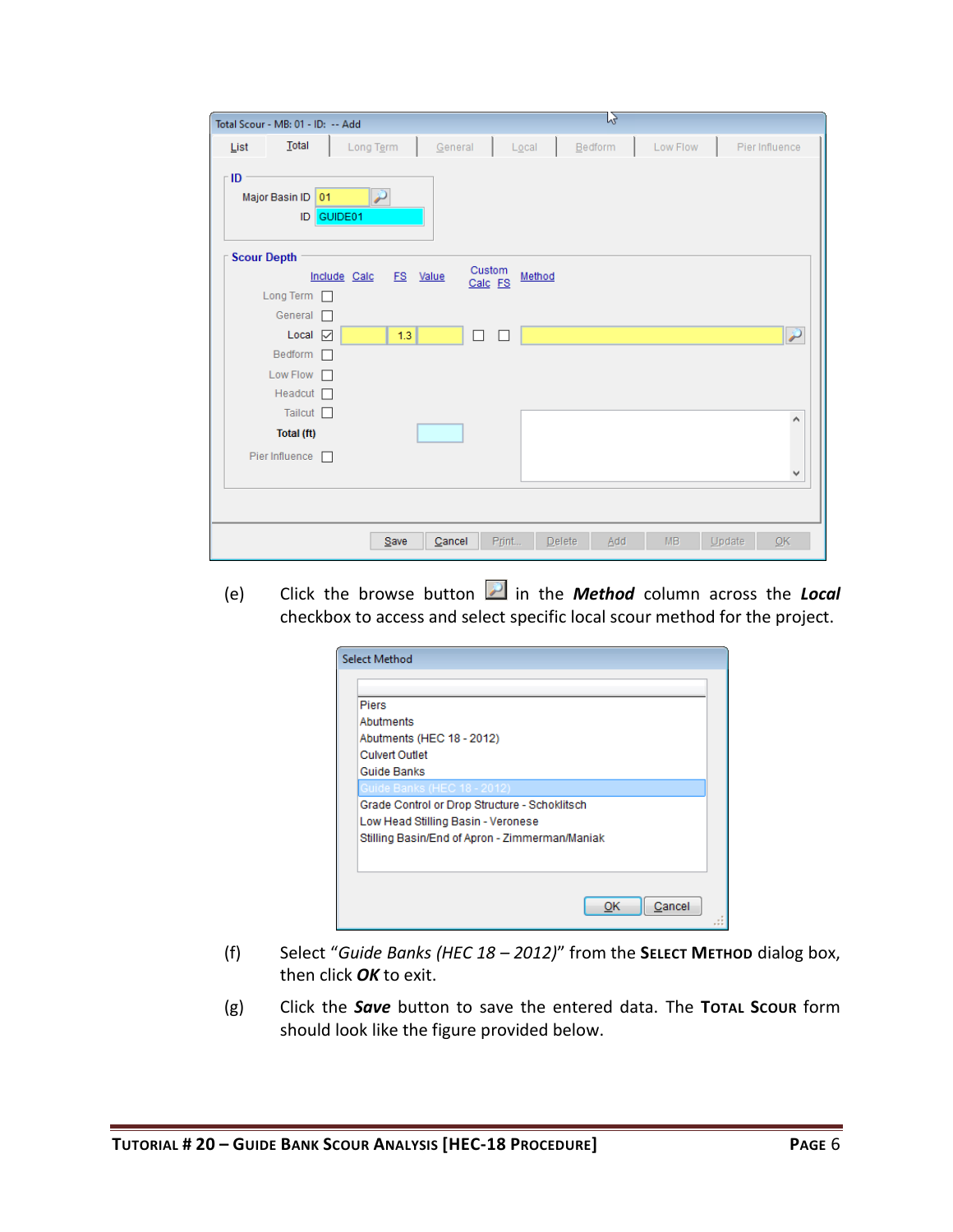| Total Scour - MB: 01 - ID: GUIDE01         |                                  |                     |                             |                     |                   |
|--------------------------------------------|----------------------------------|---------------------|-----------------------------|---------------------|-------------------|
| $\boxed{\phantom{1}$ Total<br>List         | General<br>Long Term             | Local               | Bedform                     | Low Flow            | Pier Influence    |
| - ID<br>Major Basin ID 01<br>GUIDE01<br>ID | $\triangleright$                 |                     |                             |                     |                   |
| <b>Scour Depth</b>                         |                                  | Custom              |                             |                     |                   |
| Include Calc                               | FS Value                         | Method<br>Calc FS   |                             |                     |                   |
| Long Term                                  |                                  |                     |                             |                     |                   |
| General<br>F                               |                                  |                     |                             |                     |                   |
| Local $ \nabla $                           | 0.00<br>0.00                     | $\blacksquare$<br>F | Guide Banks (HEC 18 - 2012) |                     | $\overline{\rho}$ |
| Bedform I                                  |                                  |                     |                             |                     |                   |
| Low Flow F                                 |                                  |                     |                             |                     |                   |
| Headcut I                                  |                                  |                     |                             |                     |                   |
| Tailcut <b>I</b>                           |                                  |                     |                             |                     | A.                |
| Total (ft)                                 |                                  |                     |                             |                     |                   |
| Pier Influence <b>n</b>                    |                                  |                     |                             |                     | ٠                 |
|                                            |                                  |                     |                             |                     |                   |
|                                            | $\bullet$ Info<br>$\bullet$ Help | Print<br>Delete     | Add                         | <b>MB</b><br>Update | QK                |

#### <span id="page-8-0"></span>**2.3 Step 3 - Calculate the Guide Bank Scour**

- (a) On the **TOTAL SCOUR** form, select the *Local* tab.
- (b) Enter "8*5"* into the *Projected Length of Embankment, L (ft)* textbox.
- (c) Enter "*100"* into the *Width of Floodplain, B<sup>f</sup> (ft)* textbox.
- (d) Enter "*10"* into the *Upstream Flow Depth, y<sup>1</sup> (ft)* textbox.
- (e) Enter "*57"* into the *Upstream Unit Discharge, q<sup>1</sup> (sq ft/sec)* textbox.
- (f) Enter *"78.6"* into the *Unit Discharge in the Constricted Opening, q2c (sq ft/sec)* textbox.
- (g) Enter "*9.5"* into the *Flow Depth Prior to Scour, Y<sup>o</sup> (ft)* textbox.
- (h) Click the *Save* button to save the entered data.
- (i) Click the *Update* button to update past analysis results if they exist or to initiate the evaluation of the Guide Bank Scour for the **Live-Bed Condition.**
- (j) Select "*This Record*" from the **SELECTION OPTION** dialog box, then click *OK* to exit. On the **CALCULATE LOCAL SCOUR** dialog box, click *Yes* to continue.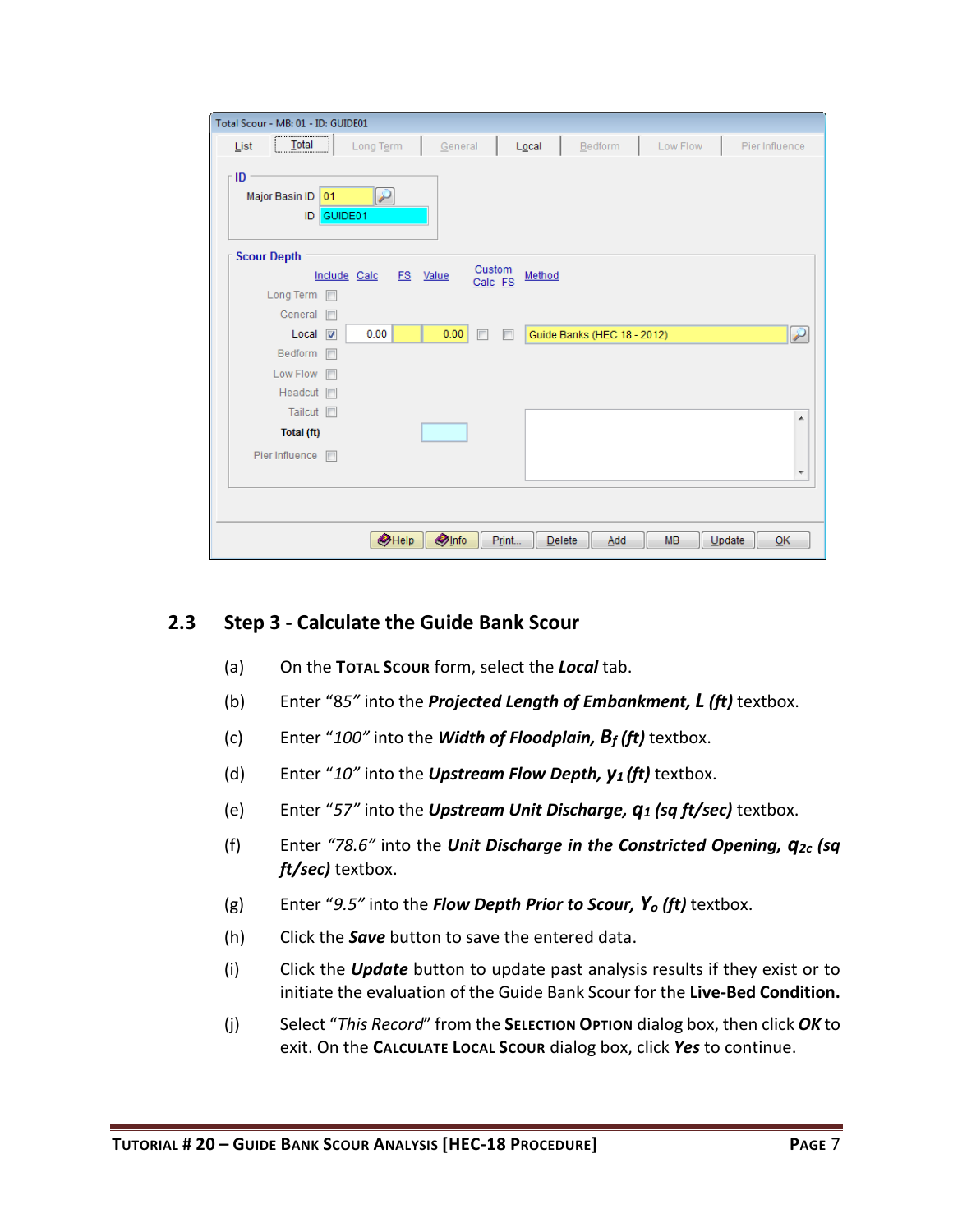|                       | <b>Select Option</b>                                                                    |                                                                            |
|-----------------------|-----------------------------------------------------------------------------------------|----------------------------------------------------------------------------|
|                       | Option<br>his Record                                                                    | ▴                                                                          |
|                       | This Major Basin<br>All                                                                 | Cancel                                                                     |
|                       |                                                                                         |                                                                            |
| Calculate Local Scour |                                                                                         |                                                                            |
|                       | This will calculate the Local Scour for the current record.<br>Do you want to continue? | If you want to calculate the Total Scour, Click 'Update' on the Total Tab. |
|                       |                                                                                         | Yes<br>No                                                                  |

After the update the *Local* tab form should look like the figure provided below.

| Total Scour - MB: 01 - ID: GUIDE01 |                                                                                                                                                                |                                                  |                                    |         |           |                |
|------------------------------------|----------------------------------------------------------------------------------------------------------------------------------------------------------------|--------------------------------------------------|------------------------------------|---------|-----------|----------------|
| List                               | Long Term<br><b>Total</b>                                                                                                                                      | General                                          | Local                              | Bedform | Low Flow  | Pier Influence |
|                                    | <b>Guide Bank Parameters (HEC 18 - 2012)</b><br>Projected Length of Abutment, L (ft)<br>Width of Floodplain, Bf (ft)<br><b>Guide Bank Scour Condition</b><br>A | $\rightarrow$<br>85.00<br>100                    |                                    |         |           |                |
|                                    | <b>Condition A</b>                                                                                                                                             |                                                  |                                    |         |           |                |
|                                    |                                                                                                                                                                |                                                  | Upstream Flow Depth, y1 (ft)       | 10.00   |           |                |
|                                    |                                                                                                                                                                | Upstream Unit Discharge, q1 (sq ft/sec)          |                                    | 57.00   |           |                |
|                                    | Unit Discharge in the Constricted Opening, g2c (sg ft/sec)                                                                                                     |                                                  |                                    | 78.60   |           |                |
|                                    | Flow Depth Including Live-Bed Contraction Scour, Yc (ft)                                                                                                       |                                                  |                                    | 13.17   |           |                |
|                                    |                                                                                                                                                                | Amplification Factor for Live-Bed Conditions, aa |                                    | 1.618   |           |                |
|                                    | Maximum Flow Depth Resulting from Abutment Scour, Ymax (ft)                                                                                                    |                                                  |                                    | 21.31   |           |                |
|                                    |                                                                                                                                                                |                                                  | Flow Depth Prior to Scour, Yo (ft) | 9.50    |           |                |
|                                    |                                                                                                                                                                |                                                  | Abutment Scour Depth, Ys (ft)      | 11.81   |           |                |
|                                    |                                                                                                                                                                |                                                  |                                    |         |           |                |
|                                    |                                                                                                                                                                |                                                  |                                    |         |           |                |
|                                    |                                                                                                                                                                |                                                  |                                    |         |           |                |
|                                    |                                                                                                                                                                |                                                  |                                    |         |           |                |
|                                    | $\bullet$ Help                                                                                                                                                 | <b>O</b> lnfo                                    | Print<br>Delete                    | Add     | <b>MB</b> | OK<br>Update   |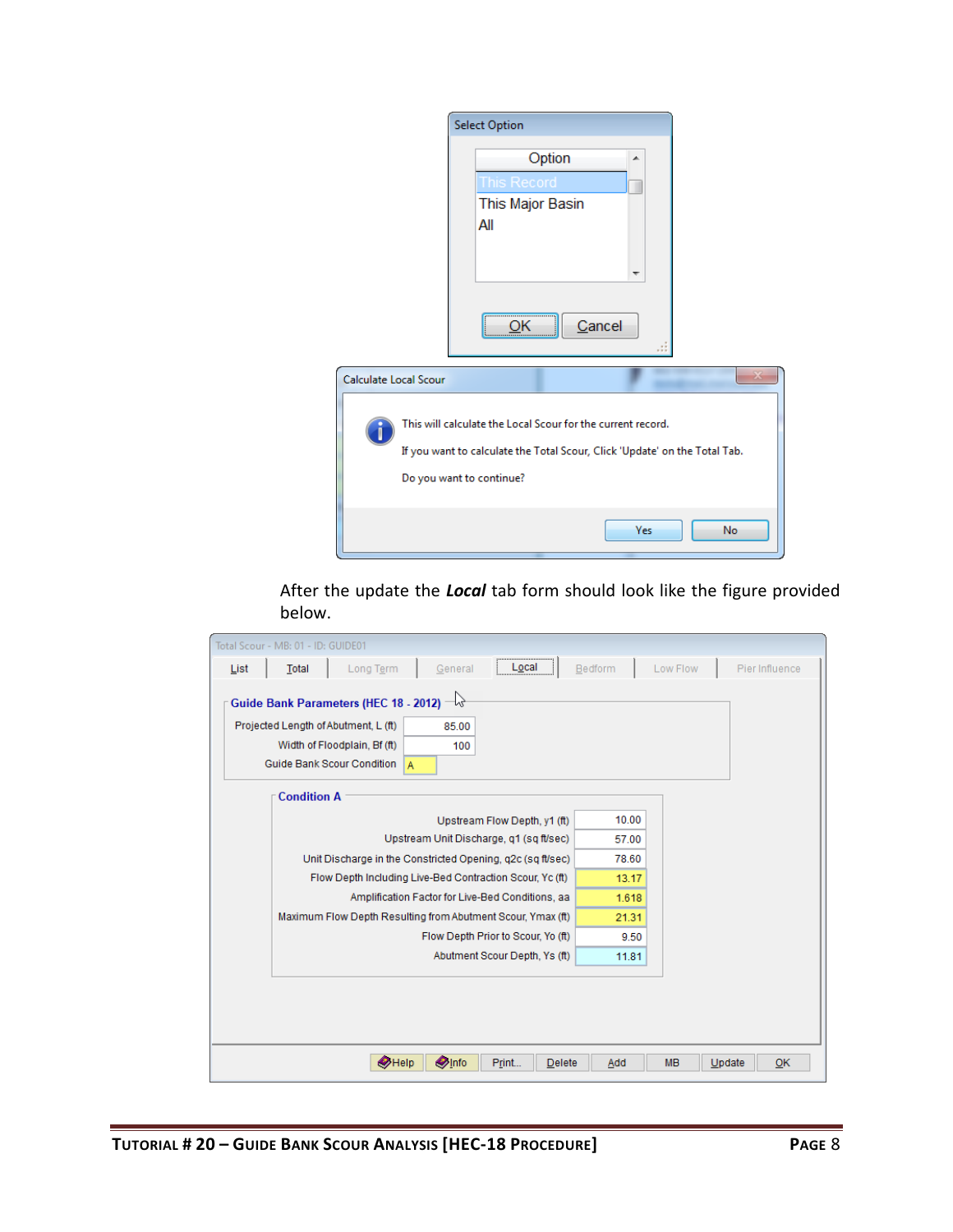#### <span id="page-10-0"></span>**2.4 Step 4 - Report and Document the Results**

In this section, procedures will be given on how to view, print, and export the calculation results from guide bank scour analysis.

(a) To view the results on the screen, click the *Print …* button on the *Local* Tab of **TOTAL SCOUR – MB: 01 – ID: GUIDE01** form. A report will be generated as shown in the following figure.

|   |                           |        | LOCAL SCOUR - GUIDE BANKS HEC-18, CONDITION A               |                                                                            |                                                                                                       |                      |     |                |                                                                                          |    |         |      |            |           | □ | ×                   |
|---|---------------------------|--------|-------------------------------------------------------------|----------------------------------------------------------------------------|-------------------------------------------------------------------------------------------------------|----------------------|-----|----------------|------------------------------------------------------------------------------------------|----|---------|------|------------|-----------|---|---------------------|
| × | $\mathbb{R}$ $\mathbb{R}$ |        | 1 of 1                                                      | $\blacktriangleright$ $\blacktriangleright$ $\blacktriangleright$ $\vdash$ | $\blacksquare$ $\blacksquare$ $\blacksquare$ $\blacksquare$                                           |                      | 72% | $\checkmark$   |                                                                                          | đφ | Total:1 | 100% | $1$ of $1$ |           |   |                     |
|   |                           |        |                                                             |                                                                            |                                                                                                       |                      |     |                |                                                                                          |    |         |      |            |           |   | $\hat{\phantom{a}}$ |
|   |                           |        |                                                             |                                                                            |                                                                                                       |                      |     |                |                                                                                          |    |         |      |            |           |   |                     |
|   |                           |        |                                                             |                                                                            |                                                                                                       |                      |     |                | Flood Control District of Maricopa County<br>Drainage Design Management System           |    |         |      |            |           |   |                     |
|   |                           | Page 1 |                                                             |                                                                            |                                                                                                       |                      |     |                | LOCAL SCOUR - GUIDE BANKS HEC-18, CONDITION A<br>Project Reference: V605_GUIDEBANK_NCHRP |    |         |      |            | 3/31/2022 |   |                     |
|   |                           |        | <b>ID: GUIDE01</b>                                          |                                                                            |                                                                                                       |                      |     |                |                                                                                          |    |         |      |            |           |   |                     |
|   |                           |        |                                                             |                                                                            | Projected Length of Abutment, L (ft)                                                                  |                      |     | 85.00          |                                                                                          |    |         |      |            |           |   |                     |
|   |                           |        |                                                             |                                                                            | Width of Floodplain, Bf (ft)<br>butment Scour Condition                                               |                      |     | 100<br>А       |                                                                                          |    |         |      |            |           |   |                     |
|   |                           |        |                                                             |                                                                            | Select Equation Based On:                                                                             |                      |     |                |                                                                                          |    |         |      |            |           |   |                     |
|   |                           |        |                                                             |                                                                            | Upstream Flow Depth, y1 (ft)                                                                          |                      |     | 10.00          |                                                                                          |    |         |      |            |           |   |                     |
|   |                           |        |                                                             |                                                                            | Upstream Unit Discharge, q1 (sq ft/sec)<br>Unit Discharge in the Constricted Opening, g2c (sq ft/sec) |                      |     | 57.00<br>78.60 |                                                                                          |    |         |      |            |           |   |                     |
|   |                           |        |                                                             |                                                                            | Flow Depth Including Live-Bed Contraction Scour, Yc (ft)                                              |                      |     | 13.17          |                                                                                          |    |         |      |            |           |   |                     |
|   |                           |        |                                                             |                                                                            | Amplification Factor forLive-Bed Conditions, aa                                                       |                      |     | 1.62           |                                                                                          |    |         |      |            |           |   |                     |
|   |                           |        | Maximum Flow Depth Resulting from Abutment Scour, Ymax (ft) |                                                                            |                                                                                                       |                      |     | 21.31          |                                                                                          |    |         |      |            |           |   |                     |
|   |                           |        |                                                             |                                                                            | Flow Depth Prior to Scour, Yo (ft)                                                                    |                      |     | 9.50           |                                                                                          |    |         |      |            |           |   |                     |
|   |                           |        |                                                             |                                                                            |                                                                                                       | Scour depth, ys (ft) |     | 11.81          |                                                                                          |    |         |      |            |           |   |                     |
|   |                           |        |                                                             |                                                                            |                                                                                                       |                      |     |                |                                                                                          |    |         |      |            |           |   |                     |
|   |                           |        |                                                             |                                                                            |                                                                                                       |                      |     |                |                                                                                          |    |         |      |            |           |   |                     |
|   |                           |        |                                                             |                                                                            |                                                                                                       |                      |     |                |                                                                                          |    |         |      |            |           |   |                     |

- (b) To print the results, click the printer symbol  $\left(\frac{B}{2}\right)$ .
- (c) To export the results to a PDF format or to other formats, click the export symbol  $\left(\begin{array}{c} A \\ B \end{array}\right)$

This concludes the first tutorial for **Guide Bank Scour under Live-bed Condition** (or **Condition A**).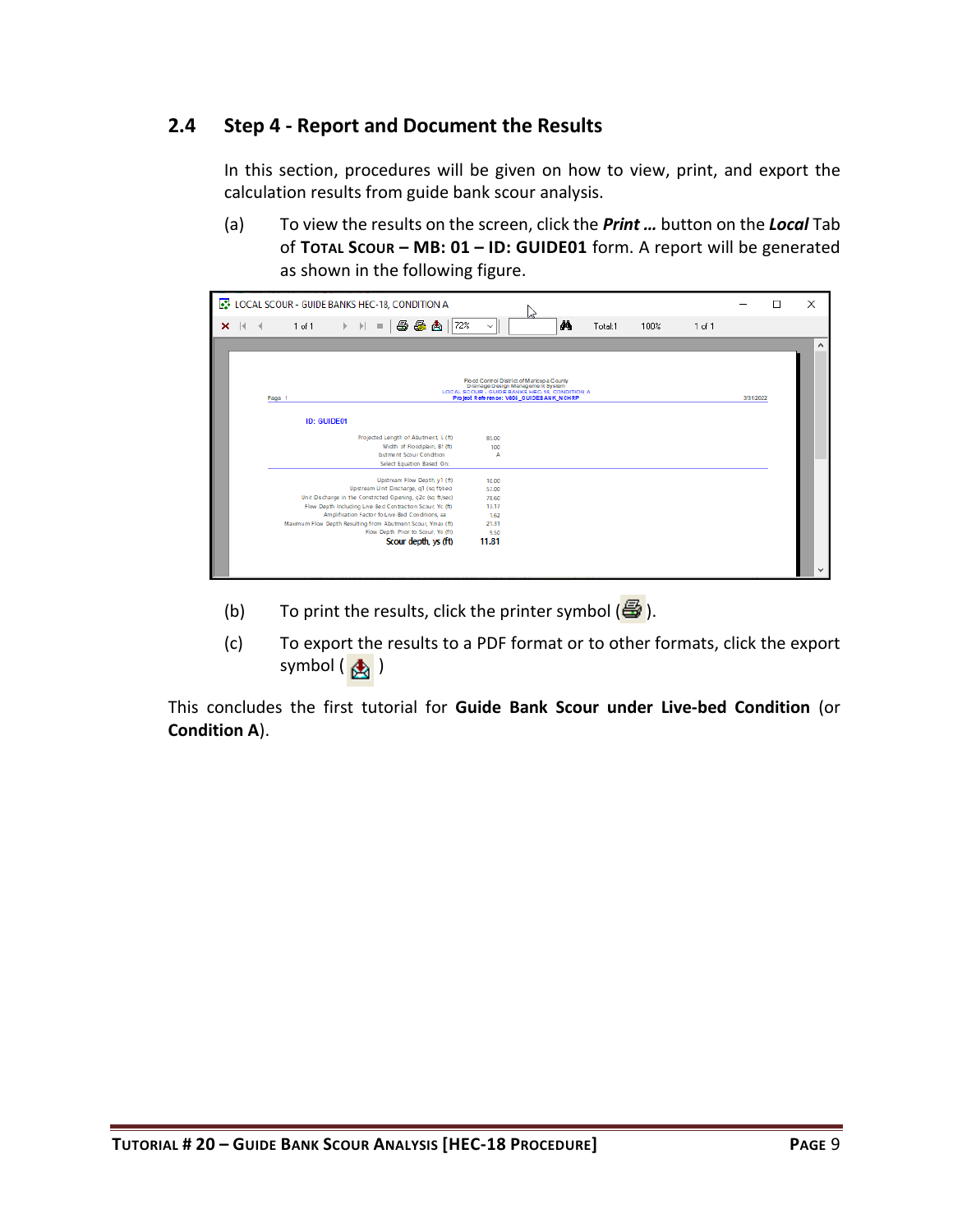## <span id="page-11-0"></span>**3.0 GUIDE BANK SCOUR FOR CLEAR-WATER CONDITION**

If the *L/B<sup>f</sup>* ratio is less than 0.75, the clear-water guide bank scour equations should be used. The clear-water condition is also referred as **Condition B** in the HEC-18 Manual of the Federal Highway Administration (2012).

To data sets provided below are for evaluating guide bank scour using the HEC-18 (NCHRP) procedure.

❖ Embankment and Floodplain Data:

| • Projected length of embankment, $L$ (ft):                             | 65.00  |
|-------------------------------------------------------------------------|--------|
| • Width of floodplain, $B_f$ (ft):                                      | 100.00 |
| ❖ Hydraulic and Sediment Data:                                          |        |
| • Unit discharge at upstream floodplain, $q_f$ (ft <sup>2</sup> /s):    | 5.70   |
| • Unit discharge at constricted opening, $q_{2f}$ (ft <sup>2</sup> /s): | 10.10  |
| • Particle size with 50 percent finer, $D_{50}$ (ft):                   | 0.0010 |
| • Manning's n of floodplain under the bridge:                           | 0.025  |
| • Critical shear stress for floodplain material:                        | 0.04   |
| • Flow depth prior to scour, $Y_o$ (ft):                                | 3.50   |

The analysis procedure for evaluating Guide Bank Scour for clear-water condition is summarized as follows:

- ❖ Step 1: Establish a New River Mechanics Project and Defaults Set-up
- ❖ Step 2: Set up Guide Bank Scour Basic Data
- ❖ Step 3: Calculate Guide Bank Scour Grain Size Equation
- ❖ Step 4: Calculate Guide Bank Scour Shear Stress Equation
- ❖ Step 5: Report and Document the results

#### <span id="page-11-1"></span>**3.1 Step 1 - Establish a New Project and Defaults Set-up**

(a) Start **DDMSW**. Click the *OK* button to accept the software disclaimer as shown below.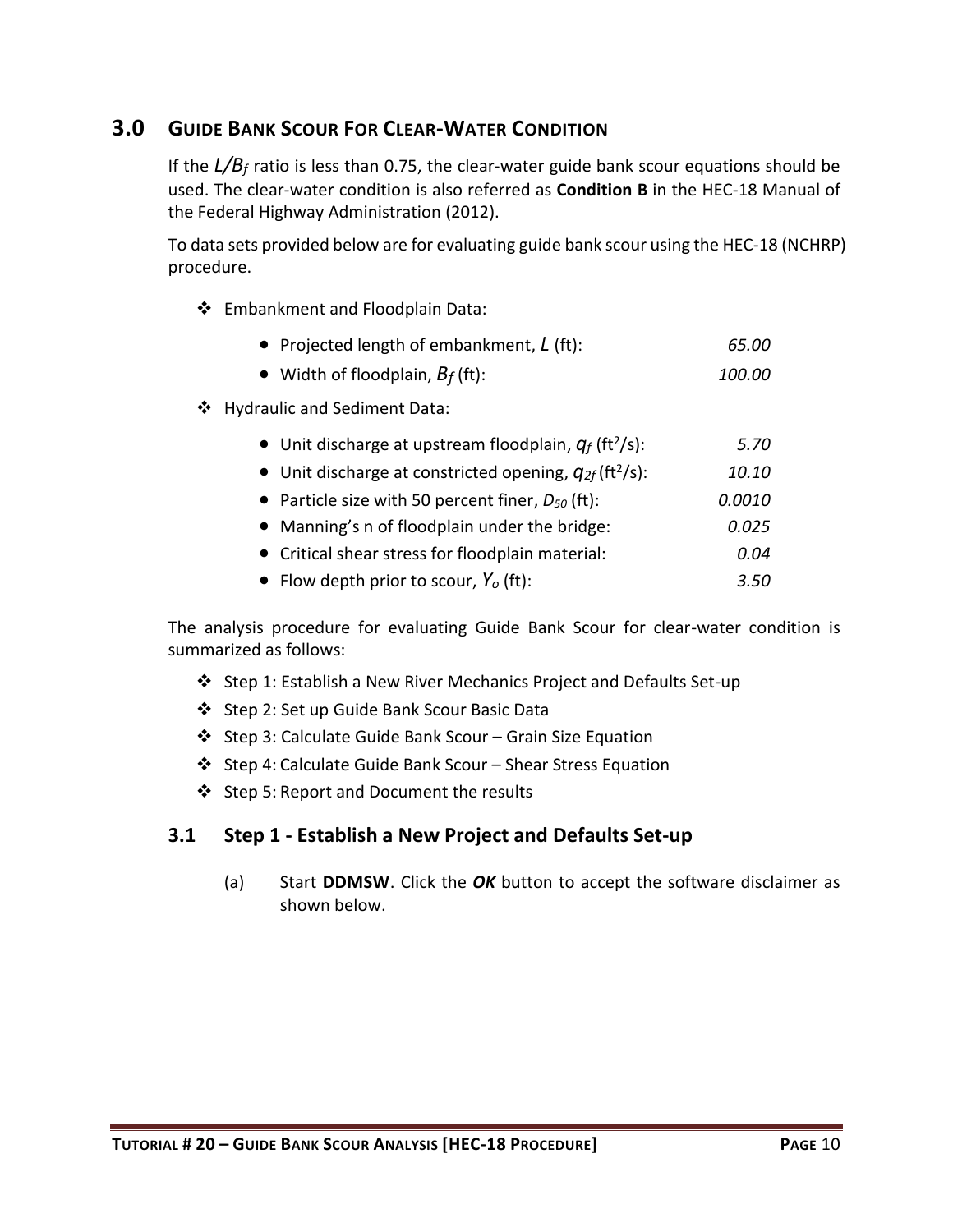| Aareement                                                                                                                                                                                                                                                                                                                                                                                                                                                                                                                                                                                                                                                                         |  |  |  |  |  |  |
|-----------------------------------------------------------------------------------------------------------------------------------------------------------------------------------------------------------------------------------------------------------------------------------------------------------------------------------------------------------------------------------------------------------------------------------------------------------------------------------------------------------------------------------------------------------------------------------------------------------------------------------------------------------------------------------|--|--|--|--|--|--|
| control Dist<br><b>Drainage</b><br><b>Design</b><br><b>Management</b><br>or Maricopa Count<br><b>System</b>                                                                                                                                                                                                                                                                                                                                                                                                                                                                                                                                                                       |  |  |  |  |  |  |
| This program has been written to aid in the management of drainage design. It is provided as<br>a public service to aid in implementation of the technical information data, and procedures,<br>presented in the Drainage Design Manuals. The user of this information releases, indemnifies<br>and holds free the Flood Control District of Maricopa County and KVL Consultants, Inc. from<br>any and all liabilities, damages, lawsuits and causes of action that result as a consequence of<br>their reliance on and use of the DDMSW computer program and the data supplied with it. The<br>use of this program and the results developed are the responsibility of the user. |  |  |  |  |  |  |
| Many of the default values provided are generic and serve to guide users in their modeling.<br>Users must exercise judgement to evaluate and modify default values based on the specific<br>watershed. An approval for default table values for a specific watershed must be obtained<br>from the appropriate agency                                                                                                                                                                                                                                                                                                                                                              |  |  |  |  |  |  |
| Continuing signifies your acceptance of this disclaimer.                                                                                                                                                                                                                                                                                                                                                                                                                                                                                                                                                                                                                          |  |  |  |  |  |  |
| <b>KVL Consultants, Inc.</b><br>OK<br>Cancel                                                                                                                                                                                                                                                                                                                                                                                                                                                                                                                                                                                                                                      |  |  |  |  |  |  |

After the **DDMSW** is launched, the **SELECT PROJECT** form is automatically opened as shown in the following figure.

| <b>Select Project</b>           | R,    |                                                            |                                                 |  |  |  |  |
|---------------------------------|-------|------------------------------------------------------------|-------------------------------------------------|--|--|--|--|
| List                            |       | <b>Details</b>                                             | Default Table Versions                          |  |  |  |  |
| <b>River Mechanics</b><br>Group |       | لز                                                         |                                                 |  |  |  |  |
| Project Group A                 | ID    | <b>Reference</b>                                           | Title<br>А                                      |  |  |  |  |
| <b>River Mechanics</b>          | 00125 | <b>SEDMODELS</b>                                           | Import Sediment Transport Model Long Term Scour |  |  |  |  |
| <b>River Mechanics</b>          | 00136 | T15 LAUNCHABLERR                                           | Tutorial #15 - Launchable Riprap Analysis       |  |  |  |  |
| <b>River Mechanics</b>          | 00141 | V605 ABUTMENT NCHRP1                                       | Abutment Scour using HEC-18 NCHRP Procedure     |  |  |  |  |
| <b>River Mechanics</b>          | 00142 | V605_ABUTMENT_NCHRP2                                       | Abutment Scour using HEC-18 NCHRP Procedure     |  |  |  |  |
| River Mechanics                 | 00143 | V605_GUIDEBANK_NCHRP                                       | Guide Bank Scour using HEC-18 NCHRP Procedure   |  |  |  |  |
| <b>Street Drainage</b>          | 00105 | KVLEXAMPLE12                                               | Street Drainage Example                         |  |  |  |  |
| <b>Street Drainage</b>          | 00101 | <b>KVLEXAMPLE8</b>                                         | Street Drainage Examples                        |  |  |  |  |
|                                 |       |                                                            |                                                 |  |  |  |  |
|                                 |       |                                                            |                                                 |  |  |  |  |
|                                 |       |                                                            |                                                 |  |  |  |  |
|                                 |       |                                                            |                                                 |  |  |  |  |
|                                 |       |                                                            |                                                 |  |  |  |  |
|                                 |       |                                                            |                                                 |  |  |  |  |
|                                 |       |                                                            |                                                 |  |  |  |  |
|                                 |       |                                                            |                                                 |  |  |  |  |
|                                 |       |                                                            |                                                 |  |  |  |  |
| ∢                               |       |                                                            | $\rightarrow$                                   |  |  |  |  |
| Modification Date 03/31/2022    |       | $\overline{\phantom{a}}$<br><b>Update Project Defaults</b> | <b>Olnfo</b><br>Print<br>Delete<br>OK<br>Add    |  |  |  |  |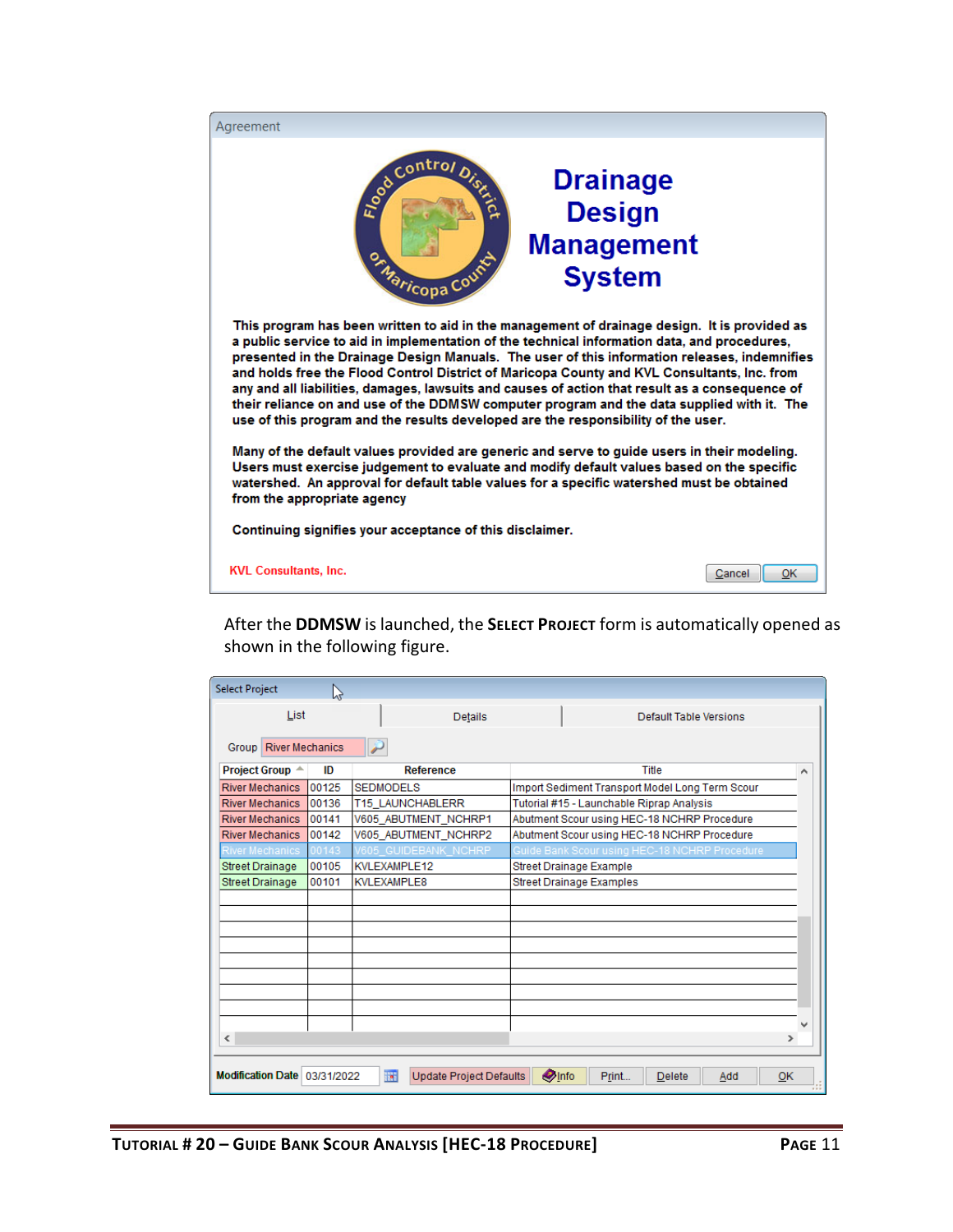- (b) Click the *Add* button on the **SELECT PROJECT** form to start a new project. Alternatively, one can add/create a new project by executing *File* ➔ *New Project* ➔ *Add*.
- (c) Select the *River Mechanics* checkbox, then click the *OK* button to close the **NEW PROJECT OPTIONS** dialog box.
- (d) On the **SELECT PROJECT** form, enter "V605\_*GUIDEBANK\_NCHR2*" into the *Reference* textbox. This is the name of the new project. Users can choose any name for the *Reference* textbox as long as it does not exist already in the current **DDMSW** project database.
- (e) Type into the *Title* textbox a brief descriptive title for this project. *(Optional) (e.g., 'Guide Bank Scour using HEC-18 NCHRP Procedure')*
- (f) Type into the *Location* textbox the location of this project**.** *(Optional) (e.g., 'Maricopa County, Arizona').*
- (g) Type into the *Agency* textbox the agency or company name**.** *(Optional) (e.g., 'Flood Control District of Maricopa County')*
- (h) Check the *River Mechanics Only* checkbox for this project.
- (i) Type a detailed description of this project into the comment area under the *Project Reference* frame. *(Optional) (e.g., 'This is a tutorial project for evaluating Guide Bank Scour (Clear-Water Condition) using HEC-18 NCHRP Procedure')*
- (j) Set the *Modification Date* using today's date by clicking on the Calendar icon.
- (k) Click the *Save* button to save the entered data. The figure provided below shows what the form should look like.
- (l) Click the **OK** button on the **SELECT PROJECT** window, and click the **OK** button on the pop-up message box. The following figure shows what the window looks like.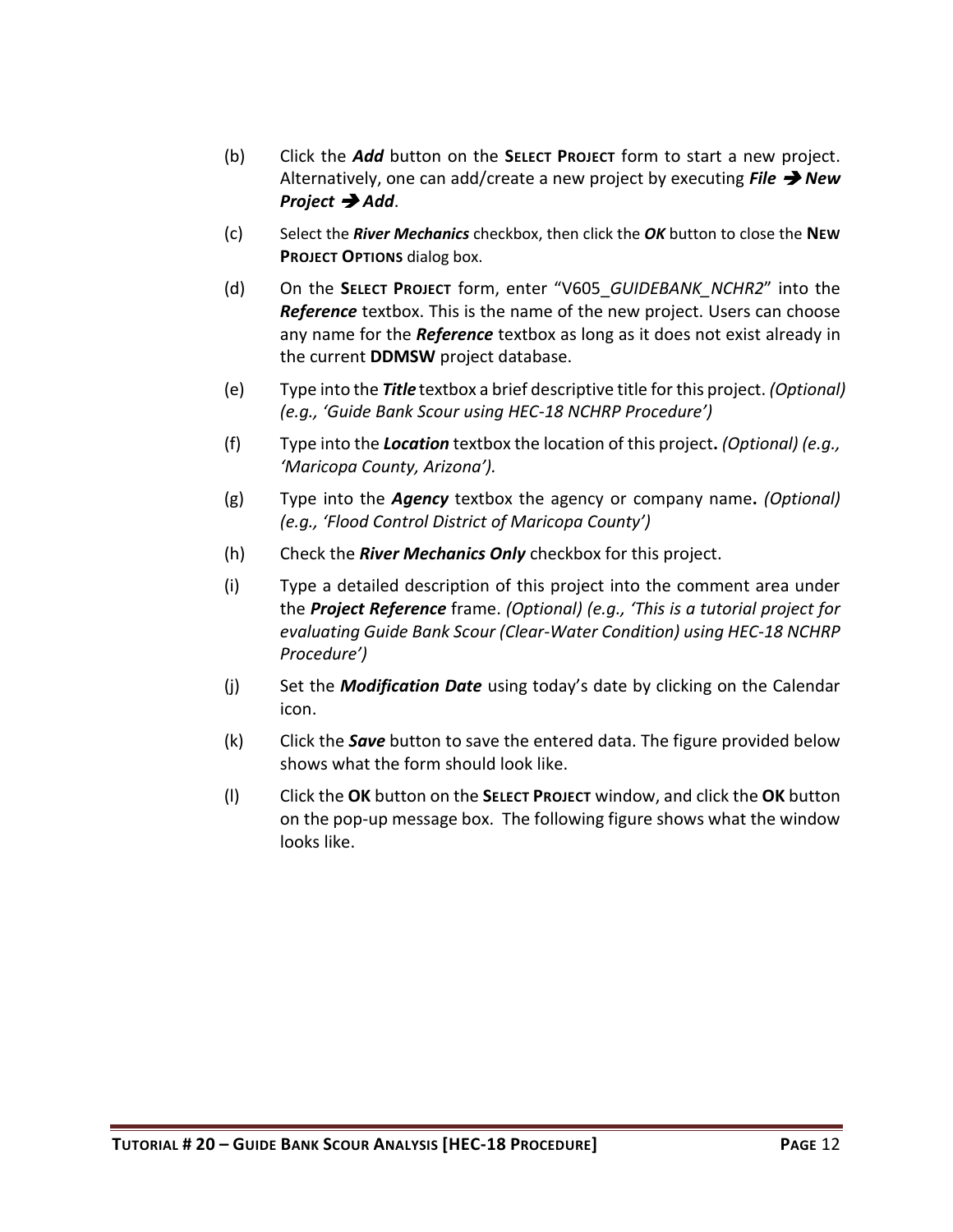| <b>Select Project</b> |                                                              |            |                                                                          |               |                         |                        |           |
|-----------------------|--------------------------------------------------------------|------------|--------------------------------------------------------------------------|---------------|-------------------------|------------------------|-----------|
|                       | List                                                         |            | Details                                                                  |               |                         | Default Table Versions |           |
|                       | <b>Project Reference</b>                                     |            | NY                                                                       |               | <b>Project Defaults</b> |                        |           |
| Project ID            | 00144                                                        |            | Reference V605_GUIDEBANK_NCHR2                                           |               |                         |                        |           |
| Title                 |                                                              |            | Guide Bank Scour using HEC-18 NCHRP Procedure                            |               |                         | Soils FCDMC            | تن        |
| Location              | Maricopa County, Arizona                                     |            |                                                                          |               | Land Use   FCDMC        |                        | r         |
|                       | Agency   Flood Control District of Maricopa County           |            |                                                                          |               |                         |                        |           |
|                       | <b>Hydrology and Hydraulics Only</b><br>River Mechanics Only |            |                                                                          |               |                         |                        |           |
|                       | Condition) using HEC-18 NCHRP Procedure.                     |            | 'This is a tutorial project for evaluating Guide Bank Scour (Clear-Water | ۸             |                         |                        |           |
|                       | Modification Date 03/31/2022                                 | <b>Tal</b> | <b>Update Project Defaults</b>                                           | <b>O</b> Info | Print<br>Delete         | Add                    | <b>OK</b> |

**Note:** The *Project ID* "*00144"* in the above figure is the unique database record identifier for the project, which is automatically generated by the program when a new project is created. Each time a new project is created, a *Project ID* is assigned by the program. The *Project ID* assigned to your project will not necessary be the same as the *Project ID* shown in the above figure.

### <span id="page-14-0"></span>**3.2 Step 2 - Set up Guide Bank Scour Basic Data**

(a) From the menu bar of the main application window, click *River Mechanics*  ➔ *Scour*, to open the **TOTAL SCOUR** form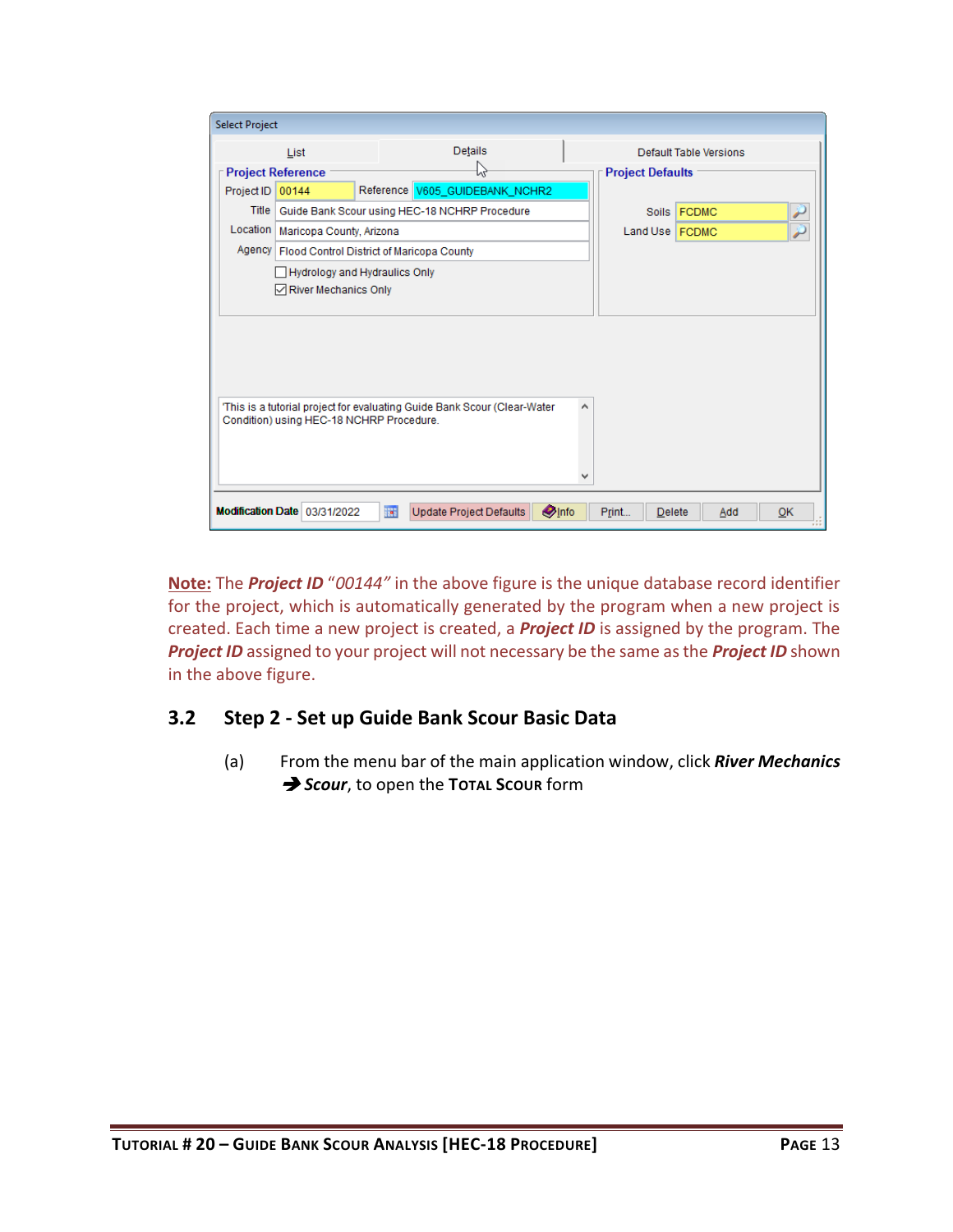|              | Flood Control District of Maricopa County Version: 6.0.5 - V605_GUIDEBANK_NCHR2     | oh<br>x<br>$\Box$ |
|--------------|-------------------------------------------------------------------------------------|-------------------|
| Edit<br>File | River Mechanics Project Defaults<br>Help                                            |                   |
|              | Scour<br>Thalweg Elevation Comparison                                               |                   |
|              | Riprap<br>Launchable Riprap                                                         |                   |
|              | Lateral Erosion                                                                     |                   |
|              | Sediment Yield                                                                      |                   |
|              | Cross Section Hydraulics<br>Cross Section Geometry                                  |                   |
|              | Import Cross Sections from Another Project<br>Import Cross Sections from a CSV File |                   |
|              | Manning's Calculator                                                                |                   |
| Model scour  |                                                                                     | $-11$             |

#### (b) On the **TOTAL SCOUR** form, click the *Add* button to activate the necessary data entry fields for the new project.

| Total Scour - MB: 01 - ID: |                                                                                    |                    |                  |                |                |               |          |                                    |  |
|----------------------------|------------------------------------------------------------------------------------|--------------------|------------------|----------------|----------------|---------------|----------|------------------------------------|--|
| List                       | Long Tenn<br>General<br>Low Flow<br>Pier Influence<br>Local<br>$B$ edform<br>Total |                    |                  |                |                |               |          |                                    |  |
|                            |                                                                                    |                    |                  |                |                |               |          |                                    |  |
|                            | <b>Cross Section</b>                                                               |                    |                  |                | <b>Bedform</b> |               | Low Flow | <b>Total</b>                       |  |
| ID<br>$\Delta$             | ID                                                                                 | Long Term<br>Scour | General<br>Scour | Local<br>Scour | Scour          | Bend<br>Scour | Scour    | Scour                              |  |
|                            |                                                                                    |                    |                  |                |                |               |          |                                    |  |
|                            |                                                                                    |                    |                  |                |                |               |          |                                    |  |
|                            |                                                                                    |                    |                  |                |                |               |          |                                    |  |
|                            |                                                                                    |                    |                  |                |                |               |          |                                    |  |
|                            |                                                                                    |                    |                  |                |                |               |          |                                    |  |
|                            |                                                                                    |                    |                  |                |                |               |          |                                    |  |
|                            |                                                                                    |                    |                  |                |                |               |          |                                    |  |
|                            |                                                                                    |                    |                  |                |                |               |          |                                    |  |
|                            |                                                                                    |                    |                  |                |                |               |          |                                    |  |
|                            |                                                                                    |                    |                  |                |                |               |          |                                    |  |
|                            |                                                                                    |                    |                  |                |                |               |          |                                    |  |
|                            |                                                                                    |                    |                  |                |                |               |          |                                    |  |
|                            |                                                                                    |                    |                  |                |                |               |          |                                    |  |
|                            |                                                                                    |                    |                  |                |                |               |          |                                    |  |
| $\leq$                     |                                                                                    |                    |                  |                |                |               |          |                                    |  |
|                            |                                                                                    |                    |                  |                |                |               |          |                                    |  |
|                            | $\bigcirc$ Help                                                                    | $\sqrt{\ln 10}$    | Print            | Delete         | Add            | <b>MB</b>     | Update   | $\underline{\mathsf{O}}\mathsf{K}$ |  |

- (c) Enter "*GUIDE02*" into the *ID* textbox (this *ID* identifies that it is for Guide Bank No.2).
- (d) Check the *Local* checkbox only.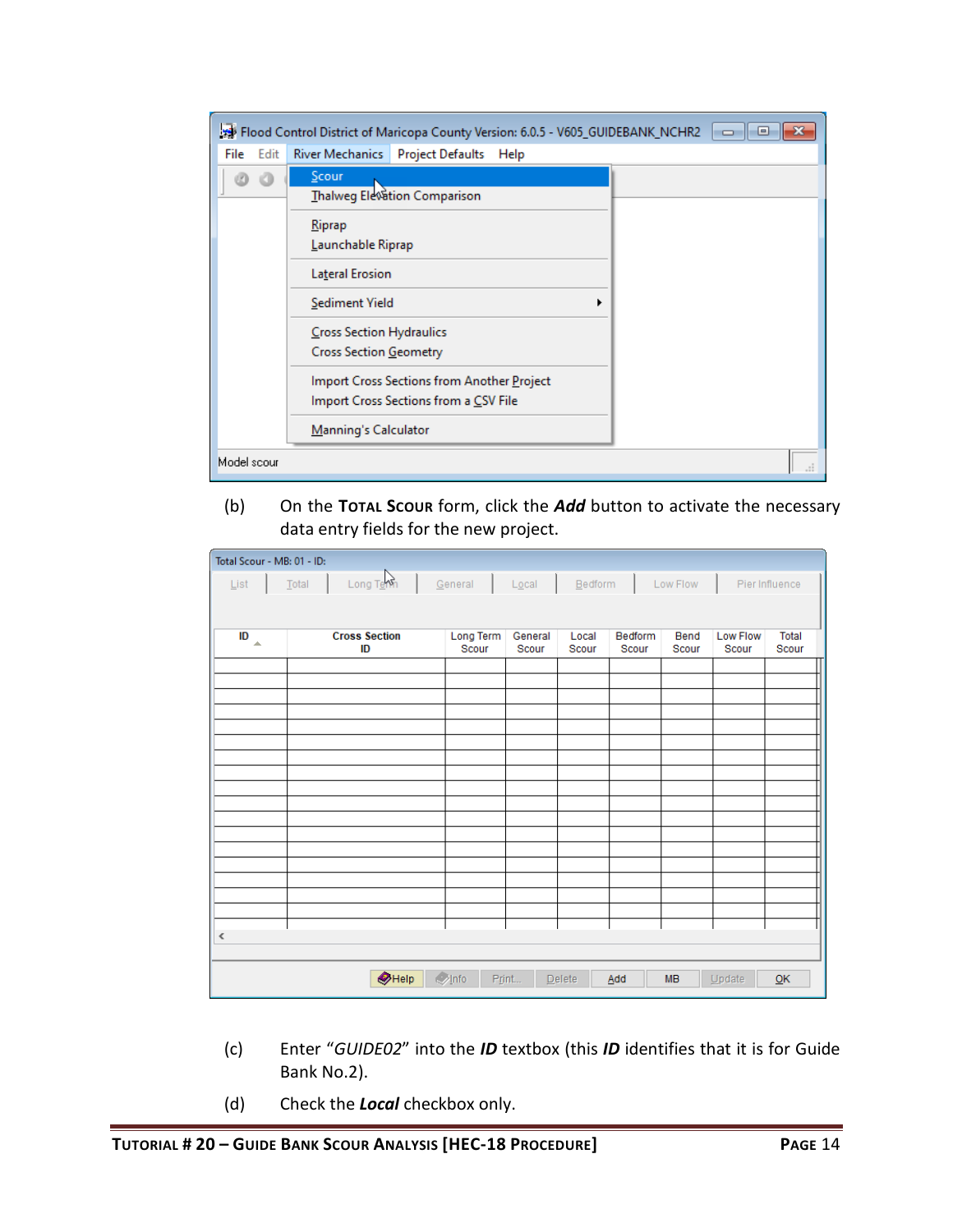(e) Click the browse button under the *Method* column across the *Local* checkbox to open the local scour method select menu.

| <b>Select Method</b>                           |              |
|------------------------------------------------|--------------|
|                                                |              |
| <b>Piers</b>                                   |              |
| Abutments                                      |              |
| Abutments (HEC 18 - 2012)                      |              |
| <b>Culvert Outlet</b>                          |              |
| Guide Banks                                    |              |
| Guide Banks (HEC 18 - 2012)                    |              |
| Grade Control or Drop Structure - Schoklitsch  |              |
| Low Head Stilling Basin - Veronese             |              |
| Stilling Basin/End of Apron - Zimmerman/Maniak |              |
|                                                |              |
|                                                |              |
|                                                |              |
|                                                | Cancel<br>ок |
|                                                |              |

- (f) Select '*Guide Banks (HEC 18 – 2012)*' from the **SELECT METHOD** dialog box, then click *OK* to close.
- (g) Back to the **TOTAL SCOUR – MB: 01 – ID: GUIDEO2** form, click the *Save* button to save the entered data.

| Total Scour - MB: 01 - ID: GUIDE02                   |                                 |                             |           |                |
|------------------------------------------------------|---------------------------------|-----------------------------|-----------|----------------|
| $\sqrt{\frac{1}{10}}$ otal<br>List                   | ŀβ<br>Long Term<br>General      | Local<br>Bedform            | Low Flow  | Pier Influence |
| $\sqcap$ ID<br>Major Basin ID<br>01<br>GUIDE02<br>ID | $\overline{\nu}$                |                             |           |                |
| <b>Scour Depth</b>                                   | Custom                          |                             |           |                |
| Include Calc                                         | <b>FS</b><br>Value<br>Calc FS   | Method                      |           |                |
| Long Term  <br>General<br>П                          |                                 |                             |           |                |
| Local $\triangledown$                                | 1.3<br>0.00<br>0.00<br>п        | Guide Banks (HEC 18 - 2012) |           | P              |
| Bedform                                              |                                 |                             |           |                |
| Low Flow $\Box$                                      |                                 |                             |           |                |
| Headcut $\Box$                                       |                                 |                             |           |                |
| Tailcut                                              |                                 |                             |           | ۸              |
| Total (ft)                                           |                                 |                             |           |                |
| Pier Influence                                       |                                 |                             |           |                |
|                                                      |                                 |                             |           | v              |
|                                                      |                                 |                             |           |                |
|                                                      |                                 |                             |           |                |
|                                                      | $\bullet$ Help<br><b>O</b> Info | Print<br>Add<br>Delete      | <b>MB</b> | QK<br>Update   |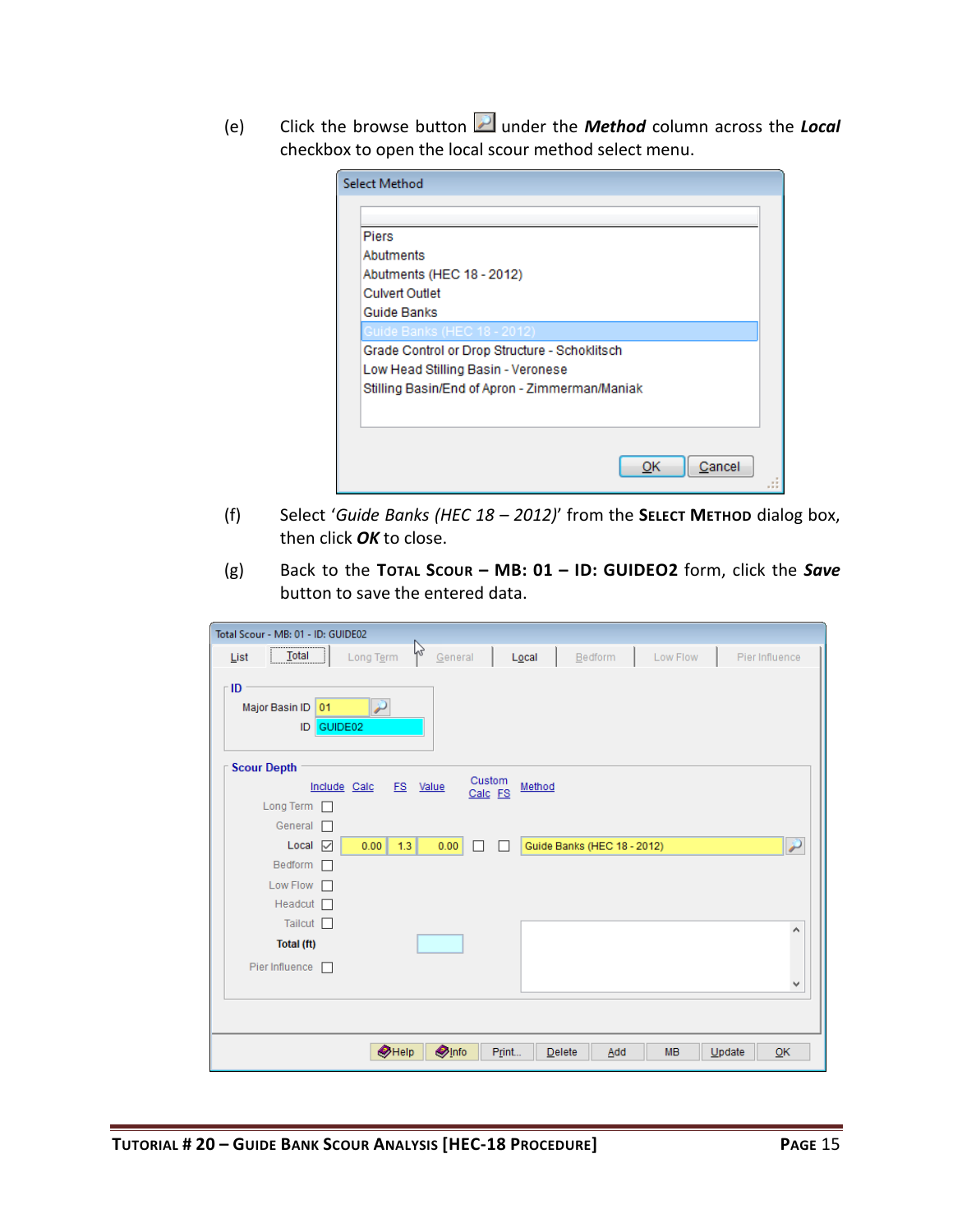#### <span id="page-17-0"></span>**3.3 Step 3 - Calculate the Guide Bank Scour – Grain Size Equation**

- (a) Click the *Local* tab open the form for entering relevant data for evaluating Guide Bank Scour depth.
- (b) Enter "*65"* into the *Projected Length of Embankment, L (ft)* textbox.
- (c) Enter "*100"* into the *Width of Floodplain, B<sup>f</sup> (ft)* textbox.
- (d) Click the *Save* button to update the data entry fields on the form.

The updated form has changed the value of *Guide Bank Scour Condition* to *"B"* , and has made the *Select Equation Based On* textbox visible.

(e) Click the browse button on the right side of the *Select Equation Based On* textbox to select *"Grain Size"*. or *"Shear Stress"*. Click *OK* to exit the **EQUATION BASED ON** dialog box.

| Equation based on   |  |
|---------------------|--|
|                     |  |
| Grain Size          |  |
| <b>Shear Stress</b> |  |
|                     |  |
|                     |  |
|                     |  |
|                     |  |
| Cancel<br>OK        |  |
|                     |  |

- (f) Back on the *Local* tab form, click the *Save* button to save the entered data.
- (g) Enter "*5.7"* into the *Upstream Floodplain Unit Discharge, q<sup>f</sup> (sq ft/sec)* textbox.
- (h) Enter "*10.1"* into the *Unit Discharge in the Constricted Opening, q2c (sq ft/sec)* textbox.
- (i) Enter "*0.0010"* into the *Particle Size with 50 Percent Finer, D<sup>50</sup> (ft)* textbox.
- (j) Enter "*3.5"* into the *Flow Depth Prior to Scour, Yo (ft)* textbox.
- (k) Click the *Save* button to save the entered data.
- (l) Click the *Update* button to update the analysis.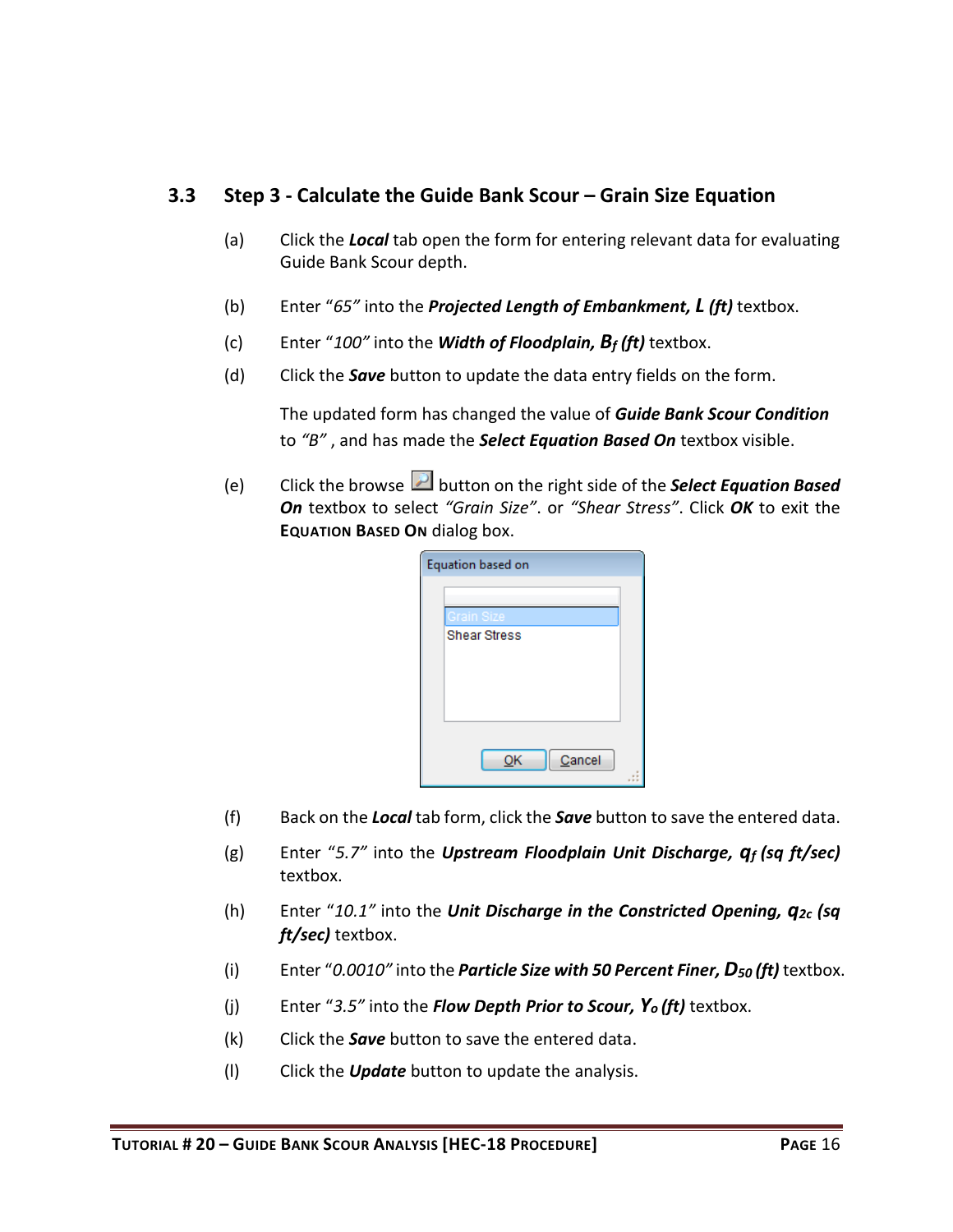(m) Select "*This Record*" from the **SELECTION OPTION** dialog box, then click *Yes* to continue.

|                       | <b>Select Option</b>                                                                                                                                                  |                  |     |    |
|-----------------------|-----------------------------------------------------------------------------------------------------------------------------------------------------------------------|------------------|-----|----|
|                       | This Record<br>This Major Basin<br>All                                                                                                                                | Option<br>Cancel | ┻   |    |
| Calculate Local Scour |                                                                                                                                                                       |                  |     |    |
|                       | This will calculate the Local Scour for the current record.<br>If you want to calculate the Total Scour, Click 'Update' on the Total Tab.<br>Do you want to continue? |                  |     |    |
|                       |                                                                                                                                                                       |                  | Yes | No |

After the update, the form should now look like the figure provided below.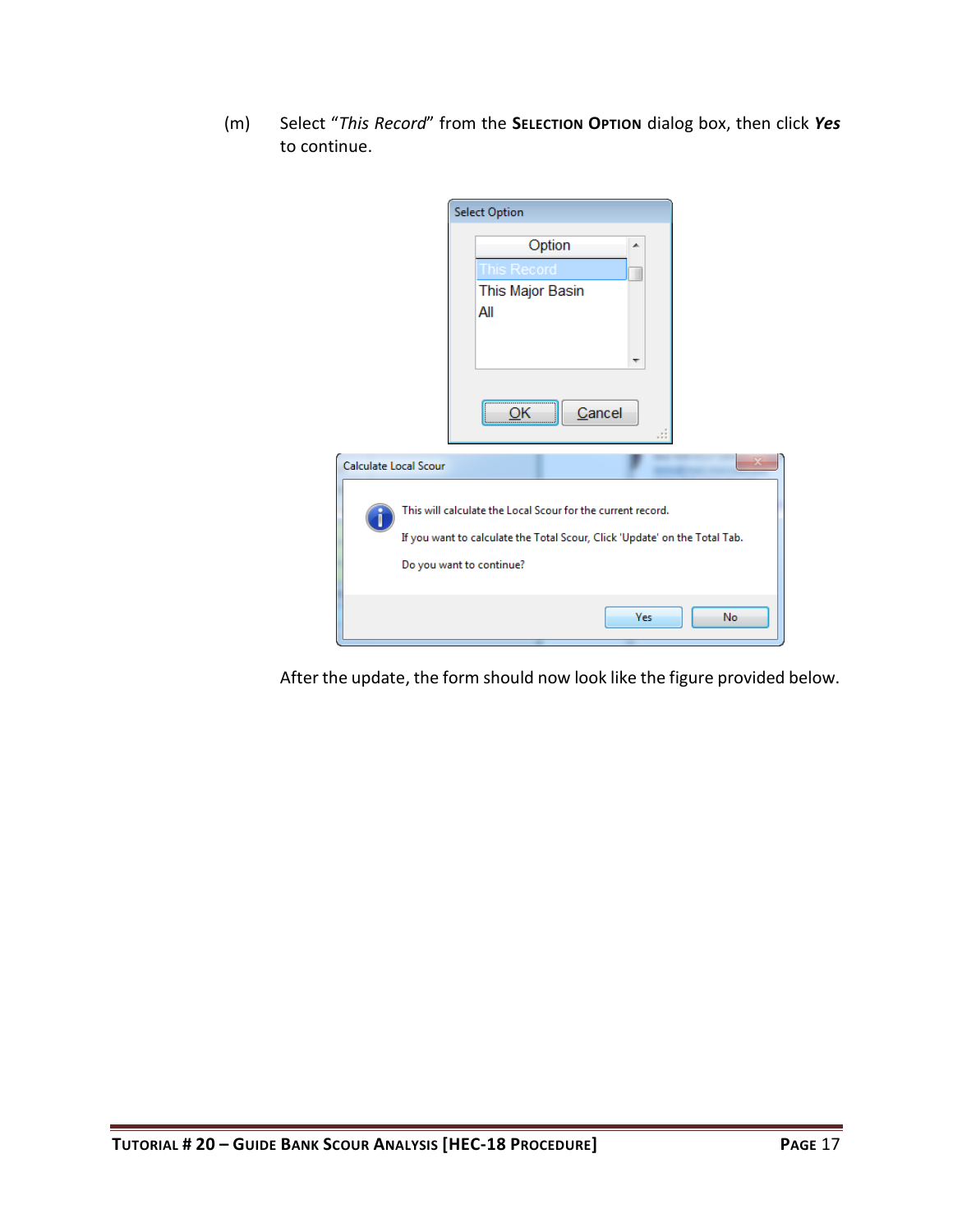| Total Scoux - MB: 01 - ID: GUIDE02                                                                                                                                                                                           |                |  |  |  |  |  |
|------------------------------------------------------------------------------------------------------------------------------------------------------------------------------------------------------------------------------|----------------|--|--|--|--|--|
| Low Flow<br>Local<br>Bedform<br>Long Term<br>General<br>List<br>Total                                                                                                                                                        | Pier Influence |  |  |  |  |  |
| Guide Bank Parameters (HEC 18 - 2012)<br>Projected Length of Abutment, L (ft)<br>Select Equation Based On: Grain Size<br>$\overline{\nu}$<br>65.00<br>Width of Floodplain, Bf (ft)<br>100<br>Guide Bank Scour Condition<br>B |                |  |  |  |  |  |
| <b>Condition B - Grain Size</b>                                                                                                                                                                                              |                |  |  |  |  |  |
| Upstream Floodplain Unit Discharge, qf (sq ft/sec)<br>5.70                                                                                                                                                                   |                |  |  |  |  |  |
| Unit Discharge in the Constricted Opening, q2f (sq ft/sec)<br>10.10                                                                                                                                                          |                |  |  |  |  |  |
| Ku<br>11.170                                                                                                                                                                                                                 |                |  |  |  |  |  |
| 0.0010<br>Particle Size with 50 Percent Finer, D50 (ft)                                                                                                                                                                      |                |  |  |  |  |  |
| Flow Depth Including Clear-water Contraction Scour, Yc (ft)<br>6.60                                                                                                                                                          |                |  |  |  |  |  |
| Amplification Factor for Clear-water Conditions, ab<br>2.111                                                                                                                                                                 |                |  |  |  |  |  |
| Maximum Flow Depth Resulting from Abutment Scour, Ymax (ft)<br>13.94                                                                                                                                                         |                |  |  |  |  |  |
| Flow Depth Prior to Scour, Yo (ft)<br>3.50<br>Abutment Scour Depth, Ys (ft)<br>10.44                                                                                                                                         |                |  |  |  |  |  |
|                                                                                                                                                                                                                              |                |  |  |  |  |  |
|                                                                                                                                                                                                                              |                |  |  |  |  |  |
| <b>O</b> Info<br><b>O</b> Help<br>Print<br><b>MB</b><br><b>Delete</b><br>Add<br>Update<br>OK                                                                                                                                 |                |  |  |  |  |  |

## <span id="page-19-0"></span>**3.4 Step 4 - Calculate the Guide Bank Scour – Shear Stress Equation**

An alternative option to evaluate the Guide Bank Scour is to use equations for the *"Shear Stress"* option.

- (a) On the same *Local* tab form, keep the same data that were employed for the *'Grain Size'* option.
- (b) Click browse **button beside the Select Equation Based On** textbox and select *"Shear Stress"*. Click *OK* to exit the **EQUATION BASED ON** dialog box.

| Equation based on |        |
|-------------------|--------|
|                   |        |
| <b>Grain Size</b> |        |
| Shear Stress      |        |
|                   |        |
|                   |        |
|                   |        |
|                   |        |
| Cancel<br>OK      |        |
|                   | $\sim$ |

(c) Click the *Save* button to save the changes made on the data.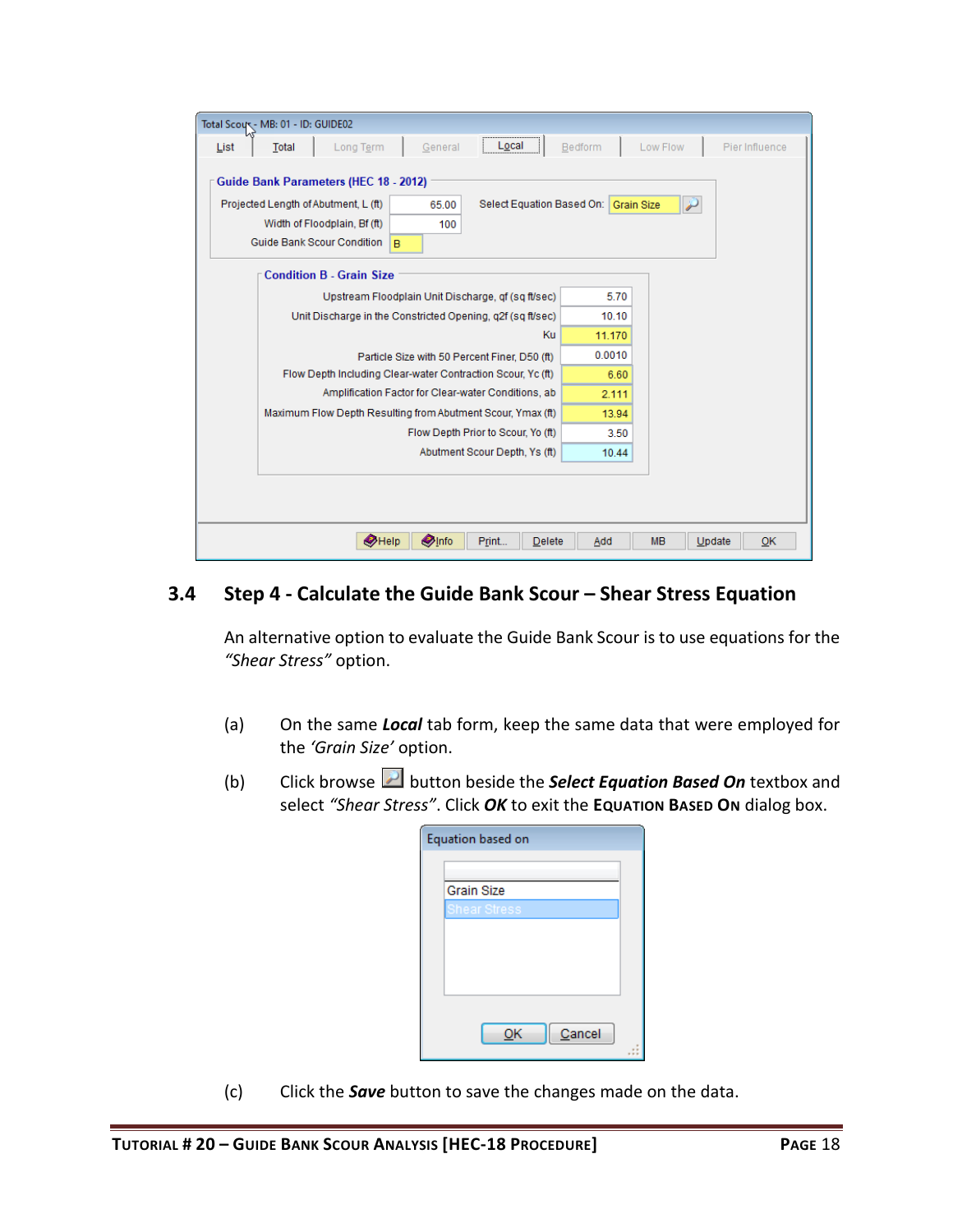Note that the selection of *"Shear Stress"* for the *Guide Bank Scour Condition B analysis* has transformed the *Local* tab form as shown. Now the form has added three more input data fields. They are *Manning's n of the Floodplain Material Under the Bridge*, *Critical Shear Stress for the Floodplain Material, t<sup>c</sup> (lb/sq ft)*, and *Unit Weight of Water (lb/cu ft).*

| Total Scour - MB: 01 - ID: GUIDE02 -- Edit                                                                                                                                                                 |                                             |  |  |  |  |  |  |
|------------------------------------------------------------------------------------------------------------------------------------------------------------------------------------------------------------|---------------------------------------------|--|--|--|--|--|--|
| <b>Total</b><br>Long Term<br>General<br>Local<br>List                                                                                                                                                      | hz<br>Bedform<br>Low Flow<br>Pier Influence |  |  |  |  |  |  |
| Guide Bank Parameters (HEC 18 - 2012)<br>Projected Length of Abutment, L (ft)<br>Select Equation Based On: Shear Stress<br>65.00<br>Width of Floodplain, Bf (ft)<br>100<br>Guide Bank Scour Condition<br>B |                                             |  |  |  |  |  |  |
| <b>Condition B - Shear Stress</b>                                                                                                                                                                          |                                             |  |  |  |  |  |  |
| Upstream Floodplain Unit Discharge, qf (sq ft/sec)                                                                                                                                                         | 5.70                                        |  |  |  |  |  |  |
| Unit Discharge in the Constricted Opening, g2f (sg ft/sec)                                                                                                                                                 | 10.10                                       |  |  |  |  |  |  |
| Manning n of the Floodplain Material Under the Bridge, n                                                                                                                                                   |                                             |  |  |  |  |  |  |
| Critical Shear Stress for the Floodplain Material, tc (Ib/sq ft)                                                                                                                                           |                                             |  |  |  |  |  |  |
| Unit Weight of Water (Ib/cu ft)                                                                                                                                                                            | 62.40                                       |  |  |  |  |  |  |
| Ku                                                                                                                                                                                                         | 1.486                                       |  |  |  |  |  |  |
| Flow Depth Including Clear-water Contraction Scour, Yc (ft)                                                                                                                                                | 6.60                                        |  |  |  |  |  |  |
| Amplification Factor for Clear-water Conditions, ab                                                                                                                                                        | 2.111                                       |  |  |  |  |  |  |
| Maximum Flow Depth Resulting from Abutment Scour, Ymax (ft)                                                                                                                                                | 13.94                                       |  |  |  |  |  |  |
| Flow Depth Prior to Scour, Yo (ft)                                                                                                                                                                         | 3.50                                        |  |  |  |  |  |  |
| Abutment Scour Depth, Ys (ft)                                                                                                                                                                              | 10.44                                       |  |  |  |  |  |  |
|                                                                                                                                                                                                            |                                             |  |  |  |  |  |  |
| Print<br>MB<br>Save<br>Cancel<br>Delete<br>Add<br>Update<br>OK                                                                                                                                             |                                             |  |  |  |  |  |  |

- (d) Enter "*0.025"* into the *Manning n of the Floodplain Material Under the Bridge, n* textbox.
- (e) Enter "*0.04"* into the *Critical Shear Stress for the Floodplain Material, t<sup>c</sup> (lb/sq ft)* textbox.
- (f) Enter *"62.4"* into the *Unit Weight of Water (lb/cu ft)* textbox.

Keep the other input data on the form to be the same as were used in the *"Grain Size"* option. The completed form should now look like the figure below.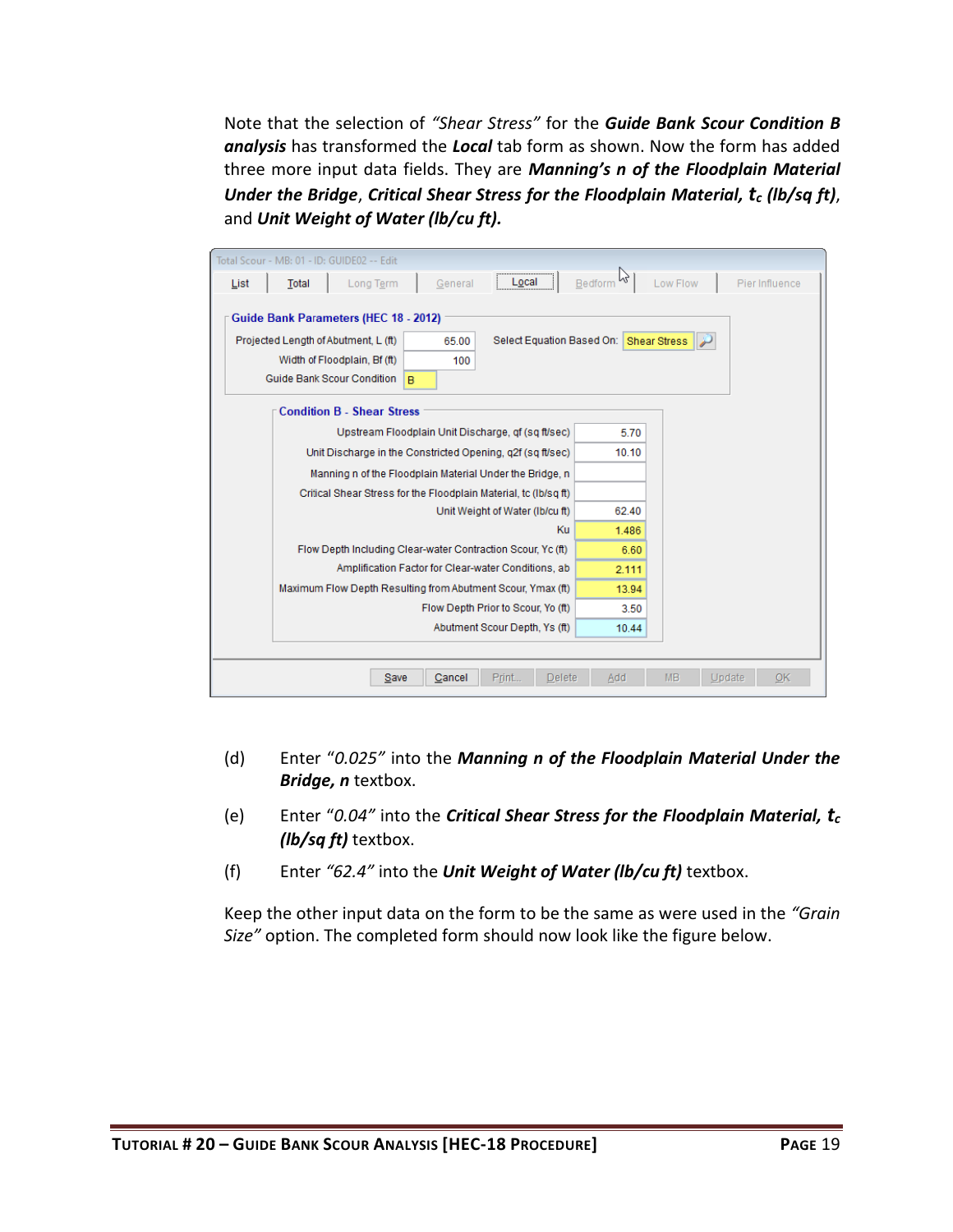| Total Scour - MB: 01 - ID: GUIDE02 -- Edit                                                                                                                                                                 |                |  |  |  |  |  |  |
|------------------------------------------------------------------------------------------------------------------------------------------------------------------------------------------------------------|----------------|--|--|--|--|--|--|
| General<br>Local<br>Bedform<br>Low Flow<br><b>Total</b><br>Long Term<br>List                                                                                                                               | Pier Influence |  |  |  |  |  |  |
| Guide Bank Parameters (HEC 18 - 2012)<br>Projected Length of Abutment, L (ft)<br>Select Equation Based On: Shear Stress<br>65.00<br>Width of Floodplain, Bf (ft)<br>100<br>Guide Bank Scour Condition<br>B |                |  |  |  |  |  |  |
| <b>Condition B - Shear Stress</b>                                                                                                                                                                          |                |  |  |  |  |  |  |
| Upstream Floodplain Unit Discharge, of (sq ft/sec)<br>5.70                                                                                                                                                 |                |  |  |  |  |  |  |
| Unit Discharge in the Constricted Opening, q2f (sq ft/sec)<br>10.10                                                                                                                                        |                |  |  |  |  |  |  |
| 0.025<br>Manning n of the Floodplain Material Under the Bridge, n                                                                                                                                          |                |  |  |  |  |  |  |
| 0.04<br>Critical Shear Stress for the Floodplain Material, to (Ib/sq ft)                                                                                                                                   |                |  |  |  |  |  |  |
| Unit Weight of Water (Ib/cu ft)<br>62.40                                                                                                                                                                   |                |  |  |  |  |  |  |
| Ku<br>1.486                                                                                                                                                                                                |                |  |  |  |  |  |  |
| Flow Depth Including Clear-water Contraction Scour, Yc (ft)<br>6.60                                                                                                                                        |                |  |  |  |  |  |  |
| Amplification Factor for Clear-water Conditions, ab<br>2.111                                                                                                                                               |                |  |  |  |  |  |  |
| Maximum Flow Depth Resulting from Abutment Scour, Ymax (ft)<br>13.94                                                                                                                                       |                |  |  |  |  |  |  |
| Flow Depth Prior to Scour, Yo (ft)<br>3.50                                                                                                                                                                 |                |  |  |  |  |  |  |
| Abutment Scour Depth, Ys (ft)<br>10.44                                                                                                                                                                     |                |  |  |  |  |  |  |
|                                                                                                                                                                                                            |                |  |  |  |  |  |  |
| Print<br>MB<br>Save<br>Cancel<br>Add<br>Update<br>OK<br><b>Delete</b>                                                                                                                                      |                |  |  |  |  |  |  |

- (g) Click the *Save* button to accept all the changes made on the form.
- (h) Click the *Update* button to update the Guide Bank scour analysis results.
- (i) Select "*This Record*" from the **SELECTION OPTION** dialog box, then click *Yes* to continue.